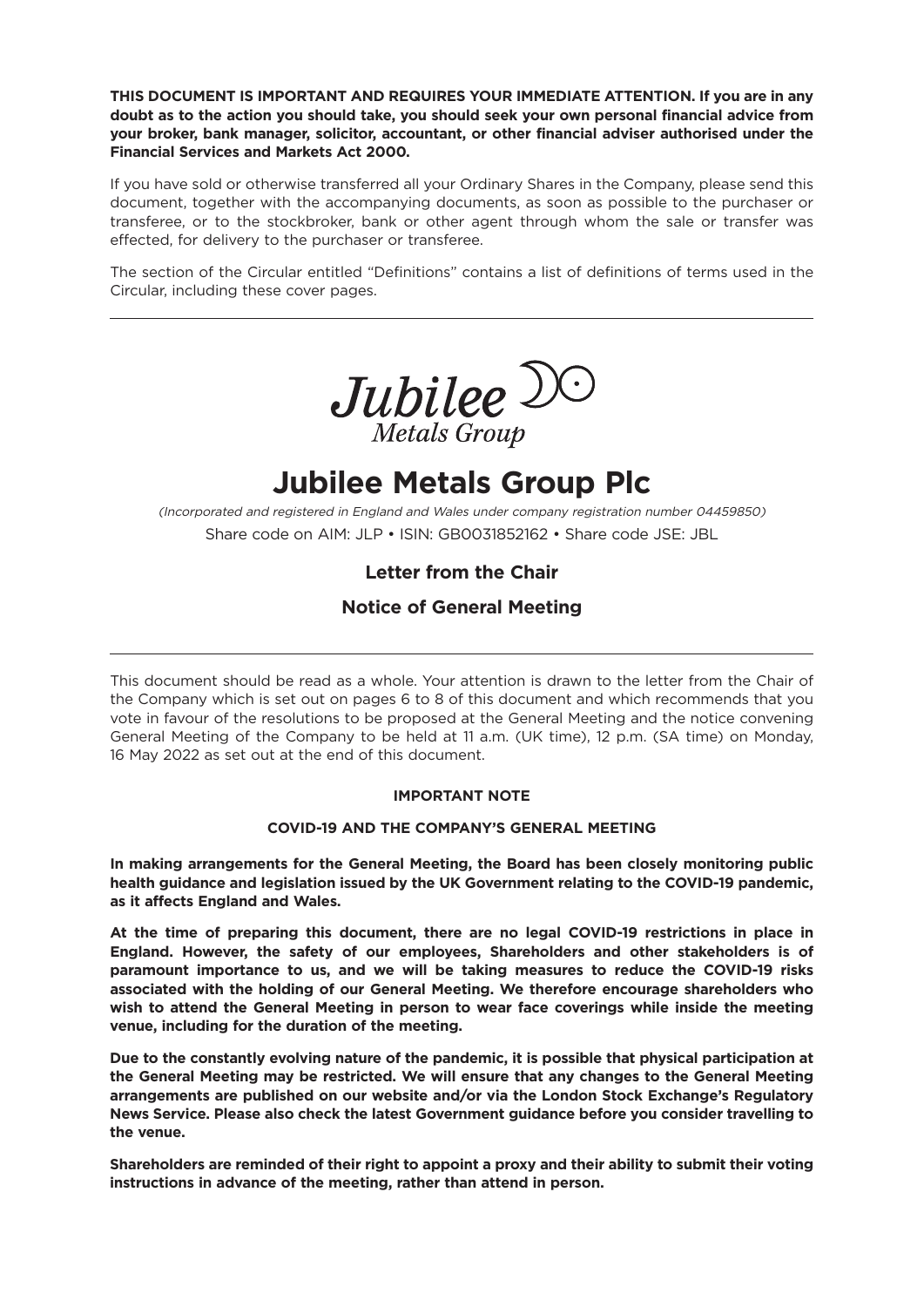All votes at the General Meeting will be taken on a poll in any event and appointing the chair of **the meeting as proxy will ensure that an appointing Shareholder's votes will be counted even if they do not attend the meeting in person. Further information and instructions on how to do this are provided below.**

### **If you nevertheless plan to attend in person we would appreciate prior confirmation, by email to info@jubileemetalsgroup.com, to allow us to plan appropriately.**

Proxies may be submitted electronically using Link Group's Signal Shares share portal service at www.signalshares.com or in hard copy form if you request a hard copy form of proxy from the Company's registrar, Link Group. In order to be valid, proxy appointments must be submitted using Link Group's Signal Shares share portal service or in hard copy form to Link Group at PXS 1, Central Square, 29 Wellington Street, Leeds LS1 4DL, in each case, by no later than 11 a.m (UK time) 12 p.m. (SA time) on Thursday, 12 May 2022 or 48 hours before any adjourned meeting, or in South Africa, Computershare Investor Services Proprietary Limited, Rosebank Tower, 15 Biermann Avenue, Rosebank, 2196 (Private Bag X9000, Saxonworld, 2132) Johannesburg, South Africa or emailed to proxy@computershare.co.za, as soon as possible but in any event so as to arrive no later than 11 a.m. (UK time) 12 p.m. (SA time) on Thursday, 12 May 2022.

Further instructions relating to submitting proxy votes are set out in the Notice of General Meeting.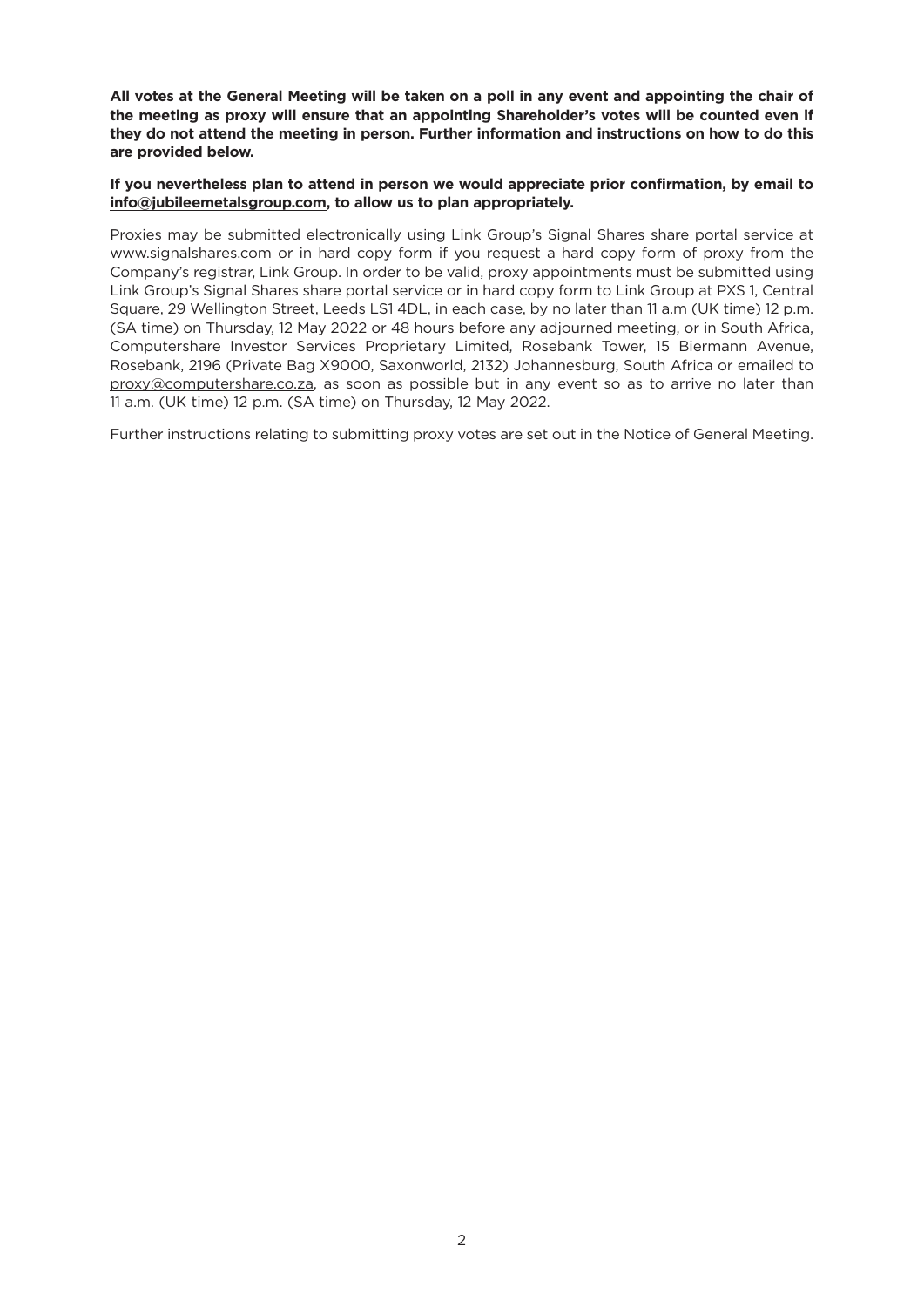# **CONTENTS**

#### **Page**

| $\overline{A}$ |
|----------------|
| 6              |
| 9              |
| 13             |
| 14             |

# **EXPECTED TIMETABLE OF PRINCIPAL EVENTS**

| Shareholders on the register who are entitled to receive the<br>notice of GM (SA)                                              | Friday, 08 April 2022                                               |
|--------------------------------------------------------------------------------------------------------------------------------|---------------------------------------------------------------------|
| Notice of GM posted to shareholders                                                                                            | Tuesday, 19 April 2022                                              |
| Last date to trade in order to be eligible to participate in<br>and vote at the GM (SA)                                        | Monday, 9 May 2022                                                  |
| Record date for the purposes of determining which shareholders<br>are entitled to participate in and vote at the GM (SA)       | Thursday, 12 May 2022                                               |
| Record date for the purposes of determining which shareholders<br>are entitled to participate in and vote at the GM (UK)       | Thursday, 12 May 2022                                               |
| Latest time and date for receipt of CREST Proxy Instruction and<br>other uncertificated instructions (UK)                      | 11:00 a.m. (UK time)<br>Thursday, 12 May 2022                       |
| Latest time and date for receipt of Proxy Forms, Dematerialised<br>Holding Instruction and other uncertified instructions (SA) | 12:00 p.m. (SA time)<br>Thursday, 12 May 2022                       |
| <b>General Meeting</b>                                                                                                         | 11:00 a.m. (UK time)<br>12:00 p.m. (SA time)<br>Monday, 16 May 2022 |
| Results of the General Meeting released on RNS and SENS                                                                        | Monday, 16 May 2022                                                 |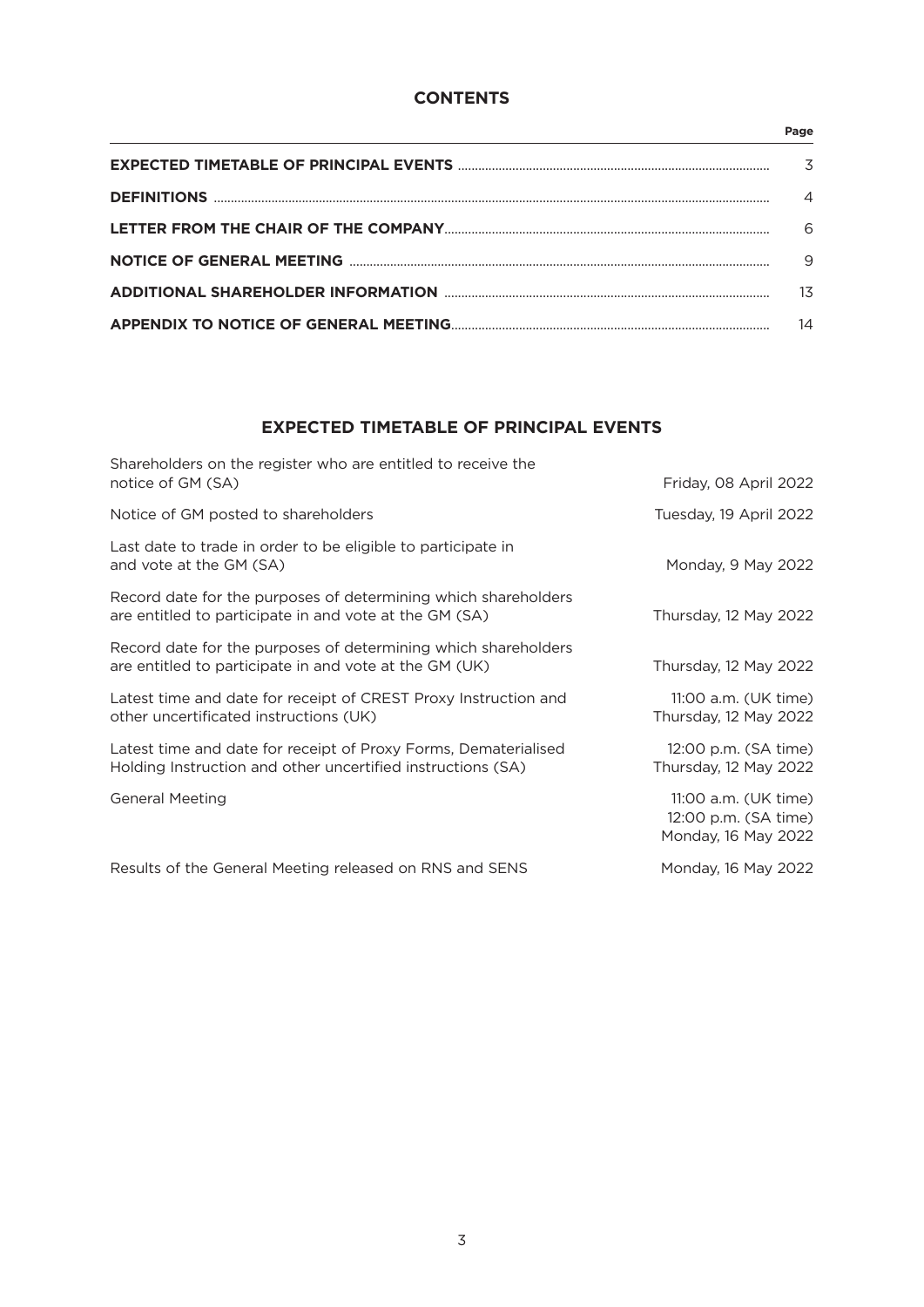# **DEFINITIONS**

In this document the following expressions have the following meanings unless the context otherwise requires:

| "Act" or "Companies Act"     | the UK Companies Act 2006 (as amended from time to<br>time);                                                                                                                                                                                                                                                                 |
|------------------------------|------------------------------------------------------------------------------------------------------------------------------------------------------------------------------------------------------------------------------------------------------------------------------------------------------------------------------|
| "AIM"                        | the AIM market operated by the London Stock Exchange;                                                                                                                                                                                                                                                                        |
| "Board" or "Directors"       | the directors of the Company whose names are set out on<br>page 6 of this document;                                                                                                                                                                                                                                          |
| "Certificated Shareholders"  | holders of Certificated Shares;                                                                                                                                                                                                                                                                                              |
| "Certificated Shares"        | shares which are evidenced by a certificate or other<br>physical document of title and which have not been<br>Dematerialised:                                                                                                                                                                                                |
| "Circular"                   | this circular dated 19 April 2022;                                                                                                                                                                                                                                                                                           |
| "Company" or "Jubilee"       | Jubilee Metals Group PLC;                                                                                                                                                                                                                                                                                                    |
| "CREST"                      | the computerised settlement system (as defined in the<br>CREST Regulations) operated by Euroclear which<br>facilitates the transfer of title to shares in uncertificated<br>form;                                                                                                                                            |
| "CREST Regulations"          | Uncertificated<br>Securities<br>2001<br>the<br>Regulations<br>(SI 2001/3755) including any enactment or subordinate<br>legislation which amends or supersedes those regulations<br>and any applicable rules made under those regulations or<br>any such enactment or subordinate legislation for the time<br>being in force; |
| "Dematerialised"             | the process by which Certificated Shares are or are to be<br>converted into electronic form under the Strate system for<br>trading on the JSE or are converted into electronic form<br>under CREST for trading on AIM, and "dematerialisation"<br>or "dematerialising" shall have a corresponding meaning;                   |
| "Dematerialised Shareholder" | a Shareholder whose Ordinary Shares have been<br>incorporated into the Strate system and CREST and which<br>are no longer evidenced by a share certificate or other<br>Documents of Title;                                                                                                                                   |
| "Documents of Title"         | share certificates, certified transfer deeds, balance receipts<br>or any other documents of title to Ordinary Shares;                                                                                                                                                                                                        |
| "Euroclear"                  | Euroclear UK & Ireland Limited, a company incorporated in<br>England & Wales with registration number 02878738,<br>being the Operator of CREST;                                                                                                                                                                              |
| "GM"                         | the general meeting of the Company to be held on<br>Monday, 16 May 2022;                                                                                                                                                                                                                                                     |
| "Group"                      | the Company and its subsidiaries;                                                                                                                                                                                                                                                                                            |
| "JSE"                        | JSE Limited, a public company incorporated under the<br>laws of South Africa and registered under registration<br>number 2005/022939/06 and licensed as an exchange<br>under the South African Financial Markets Act;                                                                                                        |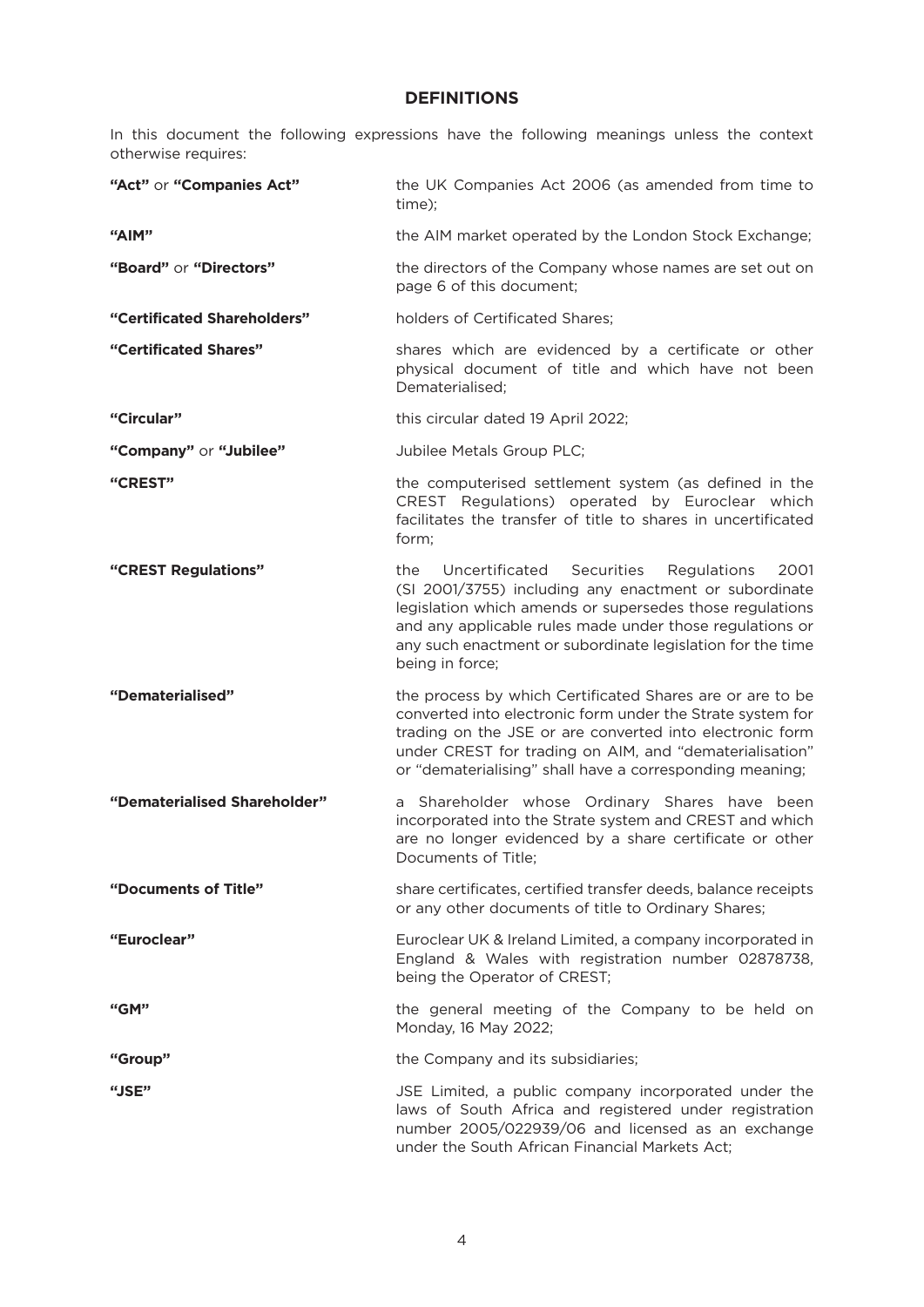| "London Stock Exchange"        | London Stock Exchange PLC;                                                                                                                                                                                                                                                                                                                                                                                                                                                                                            |
|--------------------------------|-----------------------------------------------------------------------------------------------------------------------------------------------------------------------------------------------------------------------------------------------------------------------------------------------------------------------------------------------------------------------------------------------------------------------------------------------------------------------------------------------------------------------|
| "Notice"                       | the notice of the General Meeting, which is set out at the<br>end of this document;                                                                                                                                                                                                                                                                                                                                                                                                                                   |
| "Ordinary Shares"              | ordinary shares of 1 penny each in the capital of the<br>Company;                                                                                                                                                                                                                                                                                                                                                                                                                                                     |
| "Resolutions"                  | the resolutions to be proposed at the General Meeting, as<br>set out in the Notice;                                                                                                                                                                                                                                                                                                                                                                                                                                   |
| "RNS"                          | the Regulatory News System;                                                                                                                                                                                                                                                                                                                                                                                                                                                                                           |
| "Shareholders"                 | holders of Ordinary Shares;                                                                                                                                                                                                                                                                                                                                                                                                                                                                                           |
| "South Africa"                 | the Republic of South Africa;                                                                                                                                                                                                                                                                                                                                                                                                                                                                                         |
| "Statutory Pre-Emption Rights" | the statutory pre-emption rights contained in section 561<br>of the Companies Act;                                                                                                                                                                                                                                                                                                                                                                                                                                    |
| "Strate"                       | an electronic settlement environment for transactions to<br>be settled and transfer of ownership to be recorded<br>electronically, operated by Strate Proprietary Limited, a<br>private company incorporated in accordance with the laws<br>of South Africa and registered under registration number<br>1998/022242/07, and a registered central securities<br>depository in terms of the South African Financial Markets<br>Act and responsible for the electronic custody and<br>settlement system used by the JSE; |
| "UK" or "United Kingdom"       | the United Kingdom of Great Britain and Northern Ireland,<br>its territories and dependencies;                                                                                                                                                                                                                                                                                                                                                                                                                        |
| "£" or "Pounds Sterling"       | Pounds Sterling, the lawful currency of the UK from time<br>to time.                                                                                                                                                                                                                                                                                                                                                                                                                                                  |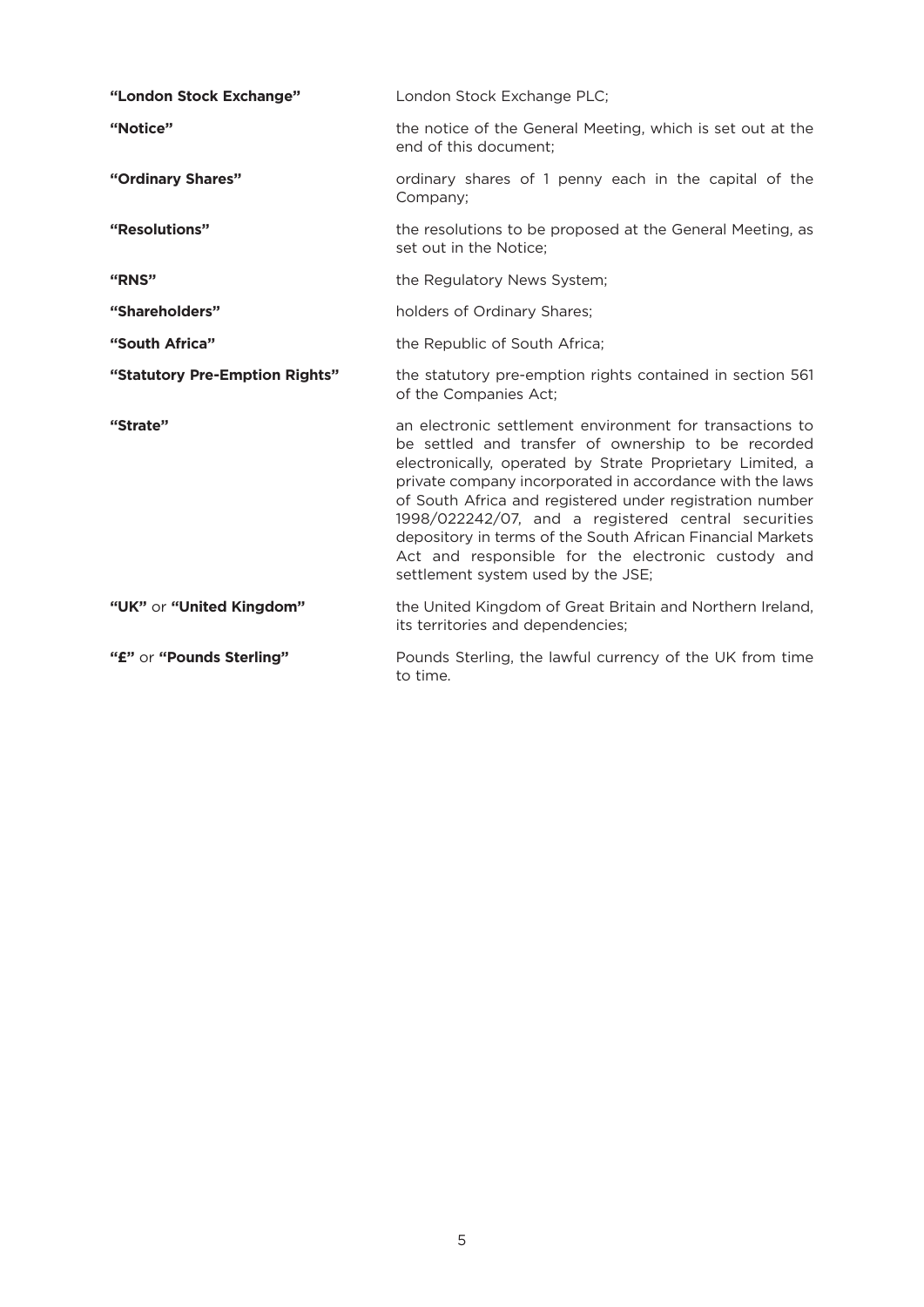# **LETTER FROM THE CHAIR OF JUBILEE METALS GROUP PLC**



# **Jubilee Metals Group Plc**

(Incorporated and registered in England and Wales under company registration number 04459850) Share code on AIM: JLP • ISIN: GB0031852162 • Share code JSE: JBL

Colin Bird *(Non-executive Chair)* First Floor Colin Bird (Non-executive Chair) First Floor Leon Coetzer (Chief Executive Officer) The Communication of the Control of The Mews Dr Evan Kirby (Technical Director) London Dr NM Phosa (Non-executive Director) SW7 3HG Christopher Molefe (Non-executive Director) Nicholas Taylor (Non-executive Director)

Directors: Registered office:

19 April 2022

To the Shareholders (and for information only) to holders of options and warrants over the Company's Ordinary Shares

Dear Shareholder,

#### **1. Introduction**

This circular contains formal notice of a General Meeting (GM) of the Company to be held at 11 a.m. (UK time) 12 p.m. (SA time) on Monday, 16 May 2022.

#### **2. Attendance at the General Meeting**

#### **THE FOLLOWING INFORMATION IS VERY IMPORTANT AND MUST BE READ CAREFULLY**

In making arrangements for the General Meeting, the Board has been closely monitoring public health guidance and legislation issued by the UK Government relating to the COVID-19 pandemic, as it affects England and Wales. At the time of preparing this document, there are no legal COVID-19 restrictions in place in England. However, the safety of our employees, Shareholders and other stakeholders is of paramount importance to us, and we will be taking measures to reduce the COVID-19 risks associated with the holding of our General Meeting.

We therefore encourage shareholders who wish to attend the General Meeting in person to wear face coverings while inside the meeting venue, including for the duration of the meeting.

Due to the constantly evolving nature of the pandemic, it is possible that physical participation at the General Meeting may be restricted. We will ensure that any changes to the General Meeting arrangements are published on our website and/or via the London Stock Exchange's Regulatory News Service. Please also check the latest Government guidance before you consider travelling to the venue.

**We remind Shareholders of their right to appoint a proxy and to submit their voting instructions in advance of the meeting, rather than attend in person.**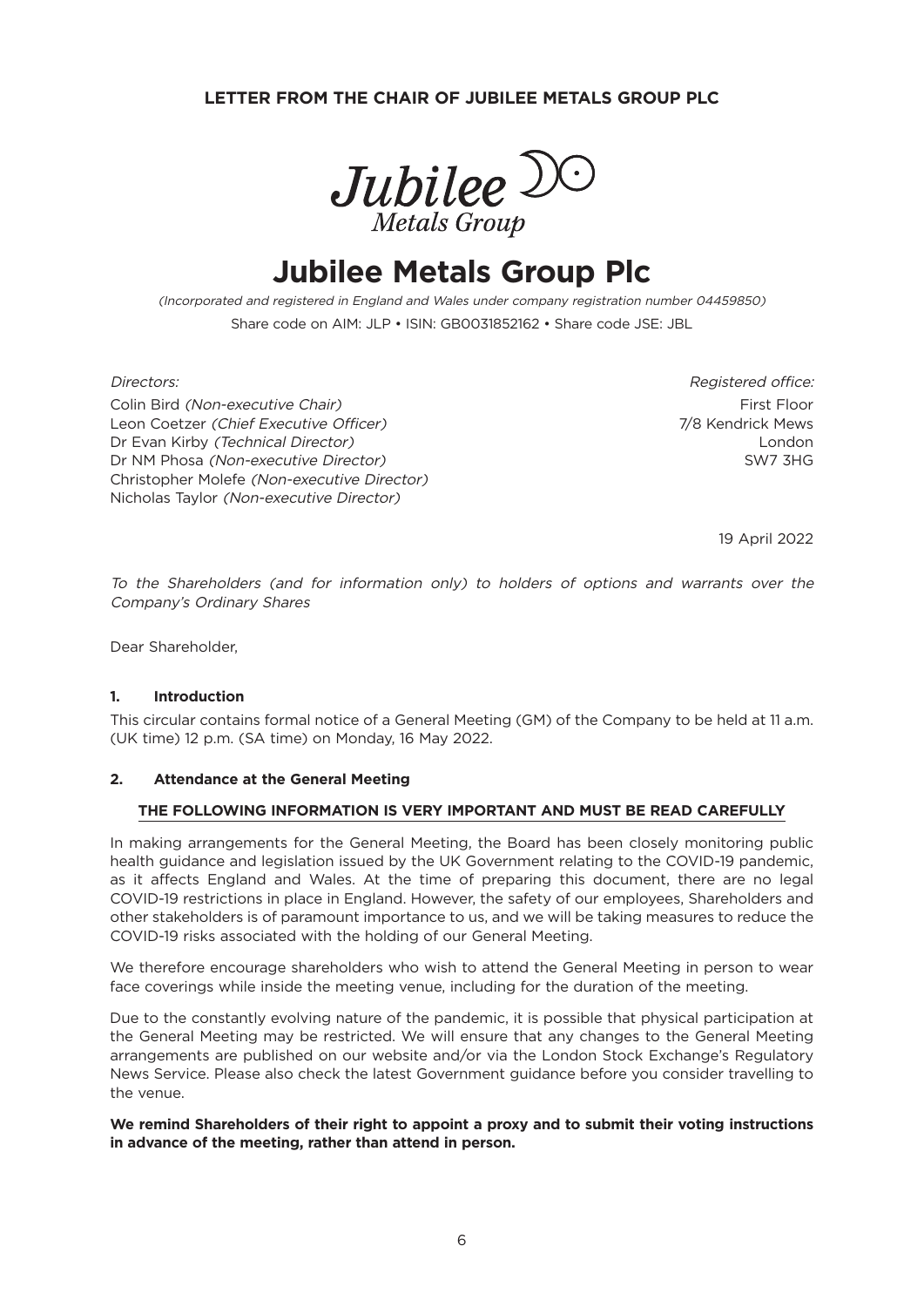All votes at the General Meeting will be taken on a poll in any event and appointing the chair of **the meeting as proxy will ensure that an appointing Shareholder's votes will be counted even if they do not attend the meeting in person.**

If you nevertheless plan to attend in person we would appreciate prior confirmation, by email to info@jubileemetalsgroup.com, to allow us to plan appropriately.

# **3. Changes to arrangements for the General Meeting**

Although there are currently no legal COVID-19 restrictions in place in England, the Company will continue to closely monitor the legal and regulatory developments relating to COVID-19, including potential reintroduction of measures by the UK Government and advice given from time to time by UK and South African Governments. As a result, it might be necessary to alter the arrangements for the GM, in which case shareholders will be notified promptly via RNS and the Company's website. Please also check the latest Government guidance before you consider travelling to the venue.

# **General Meeting**

The General Meeting will be held at 11 a.m. (UK time), 12 p.m. (SA time) on Monday, 16 May 2022 at Fladgate LLP, 16 Great Queen Street, London, WC2B 5DG.

The Notice of Meeting is on pages 9 to 10 of this document. All of the business of the meeting is deemed special business, with your Directors seeking the renewal of the standard authorities granted at previous GMs. The resolutions to be proposed at the GM are set out in the Notice at the end of this document.

# **4. Purpose and Recommendation**

The purpose of the GM is to address the special resolution carried over from the Annual General Meeting ("AGM") held on 29 December 2021 which, further to the ordinary resolution passed (as Resolution 5) at the AGM, empowers the directors of the Company to allot equity securities for cash as more fully described in the Notice of General Meeting below. Although the Company has no immediate target for such issuance of equity, this resolution is proposed by the Board to offer additional flexibility in the structuring of potential future transactions as part of the Company's global drive to seek value accretive opportunities.

Your Board considers that the Resolutions to be proposed at the General Meeting are in the best interests of Shareholders and the Company as a whole and unanimously recommends that Shareholders vote in favour of the Resolutions, as the Directors intend to do in respect of their own beneficial shareholdings, which amount in aggregate to 3,755,194 Ordinary Shares, representing approximately 0.14 percent of the issued share capital of the Company as at Thursday, 14 April 2022 (being the last business day before the date of this document).

# **5. Action to be taken**

Shareholders on the SA register as at close of business on Thursday, 12 May 2022 are entitled to vote at the General Meeting. Shareholders on the UK register as at close of business on Thursday 12 May 2022 are entitled to attend and vote at the General Meeting.

Proxies may be submitted electronically using Link Group's Signal Shares share portal service at www.signalshares.com or in hard copy form if you request a hard copy form of proxy from the Company's registrar, Link Group. In order to be valid, proxy appointments must be submitted using Link Group's Signal Shares share portal service or in hard copy form to Link Group at PXS 1, **Central Square, 29 Wellington Street, Leeds LS1 4DL, or 48 hours before any adjourned meeting**, or in South Africa, Computershare Investor Services Proprietary Limited, Computershare Investor Services Proprietary Limited, Rosebank Tower, 15 Biermann Avenue, Rosebank, 2196 (Private Bag X9000, Saxonwold,2132) Johannesburg, South Africa or emailed to proxy@computershare.co.za, in each case, by no later than 11 a.m. (UK time), 12 p.m. (SA time) on Thursday, 12 May 2022 or 48 hours before any adjourned meeting.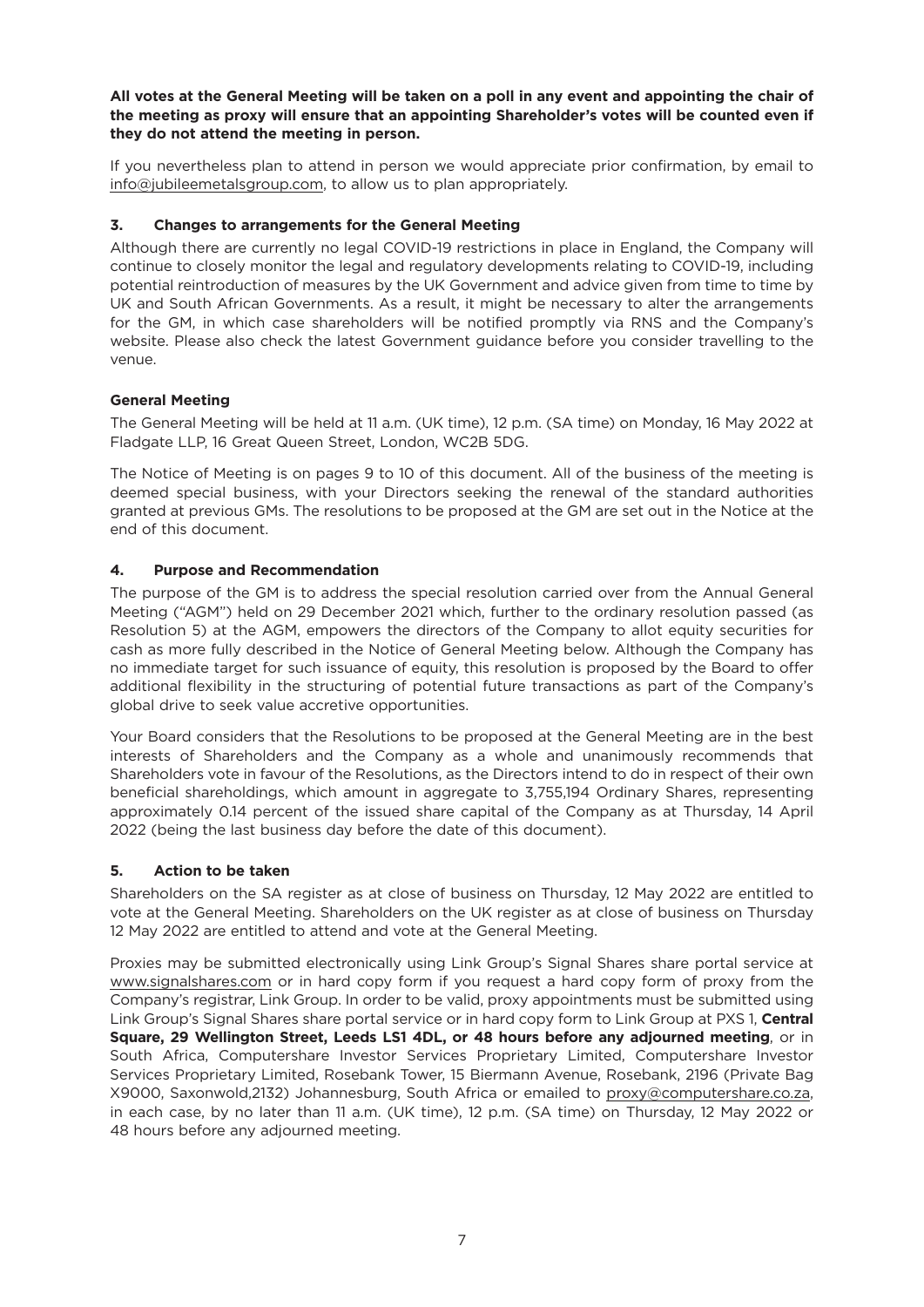### **South Africa**

#### Dematerialised Shareholders without "own name" registration

If you have Dematerialised your Ordinary Shares without "own name" registration, then the following actions are relevant to you in connection with the General Meeting:

Voting at the General Meeting:

- If you have not been contacted by your Central Securities Depository Participant ("CSDP") or broker, it would be advisable for you to contact your CSDP or broker and furnish them with your voting instructions.
- If your CSDP or broker does not obtain voting instructions from you, they will vote in accordance with the instructions contained in the agreement concluded between you and your CSDP or broker.

In accordance with the mandate between you and your CSDP or broker, you must advise your CSDP or broker that you wish to send a proxy to represent you at the General Meeting. Your CSDP or broker will issue the necessary letter of representation to your proxy to attend the General Meeting.

Shareholders are encouraged to appoint the Chair of the meeting as their proxy, rather than a named person who may not be permitted or able to attend the physical meeting in person. Shareholders are further asked to appoint the Chair of the meeting as their proxy electronically where possible.

### Dematerialised Shareholders with "own name" registration and Certificated Shareholders

If you have not Dematerialised your Ordinary Shares or have Dematerialised your Ordinary Shares with "own name" registration, then the following is relevant to you in connection with the General Meeting:

• The Company does not accept responsibility and will not be held liable, under any applicable law or regulation, for any action of, or omission by, the CSDP or broker of a Dematerialised Shareholder, including, without limitation, any failure on the part of the CSDP or broker of any beneficial owner to notify such beneficial owner of the General Meeting or of the matters set forth in this Circular.

# **United Kingdom**

CREST members who wish to appoint a proxy or proxies for the General Meeting through the CREST electronic proxy appointment service may do so by using the procedures described in the CREST Manual. CREST personal members or other CREST sponsored members, and those CREST members who have appointed a voting service provider should refer to their CREST sponsors or voting service provider(s), who will be able to take the appropriate action on their behalf.

In order for a proxy appointment or instruction made by means of CREST to be valid, the appropriate CREST message (a "CREST Proxy Instruction") must be properly authenticated in accordance with Euroclear's specifications and must contain the information required for such instructions, as described in the CREST Manual. The message must be transmitted so as to be received by the Company's agent, Link Group (RA10), no later than 11 a.m. (UK time) on Thursday, 12 May 2022. For this purpose, the time of receipt will be taken to be the time (as determined by the time stamp applied to the message by the CREST Application Host) from which the Company's agent is able to retrieve the message by enquiry to CREST in the manner prescribed by CREST.

Yours faithfully,

**Colin Bird**

Chair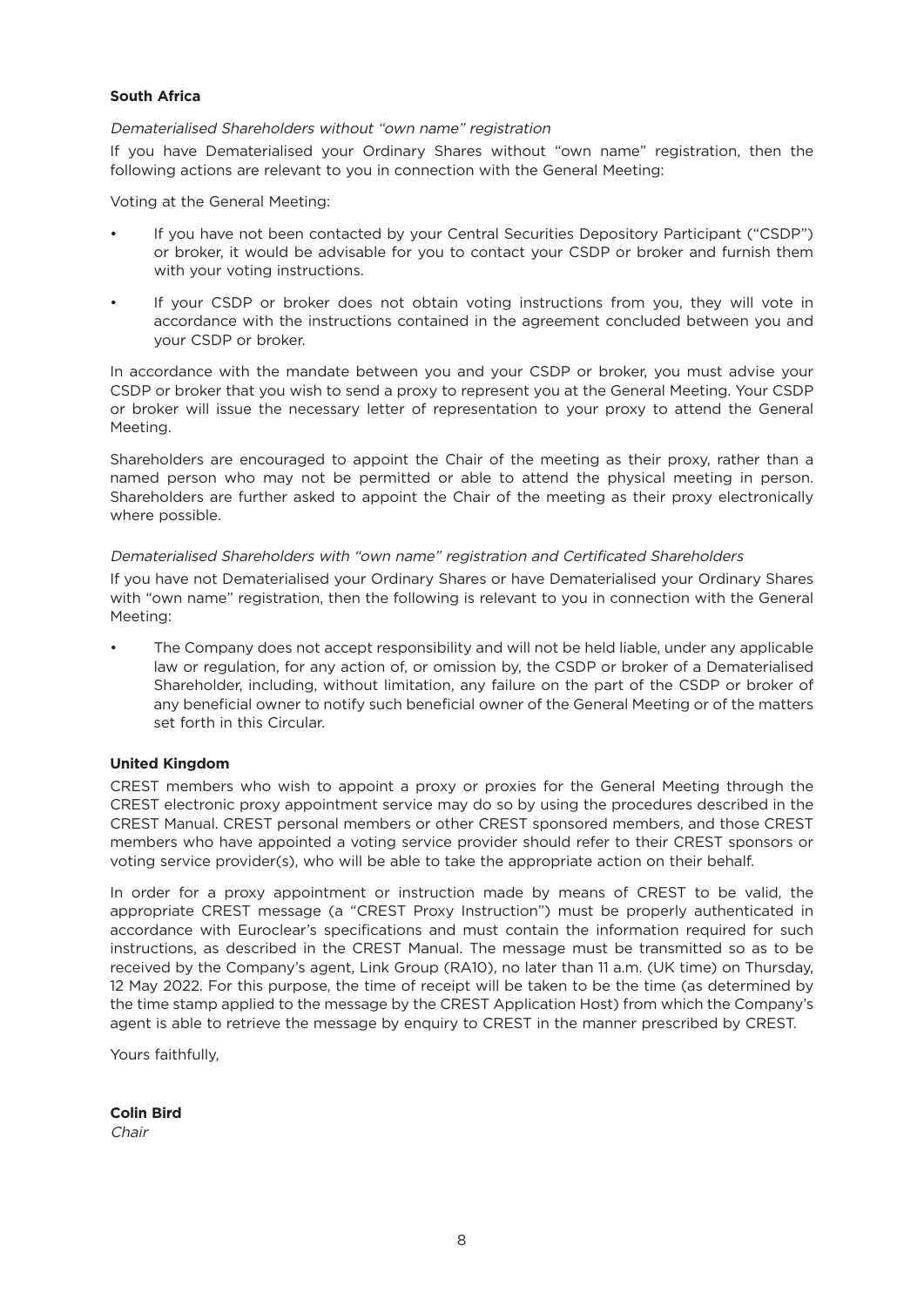# **NOTICE OF GENERAL MEETING**

# **Jubilee Metals Group Plc**

(Incorporated and registered in England and Wales under company registration number 04459850)

Share code on AIM: JLP • ISIN: GB0031852162 • Share code JSE: JBL

Notice is hereby given that a General Meeting (the "GM") of Jubilee Metals Group PLC (the "Company") will be held at held on Monday, 16 May 2022 at 11 a.m. (UK time) 12 p.m. (SA time) to consider and, if thought fit, pass the following Resolutions 1 to 2 as Special Resolutions:

#### **SPECIAL BUSINESS**

#### **Resolution 1**

#### **Explanatory note to Resolution 1**

Resolution 1 authorises your Directors to allot equity securities by way of rights in favour of the existing holders of equity securities or as required by the rights attached to existing equity securities, up to the limits authorised at the Company's AGM held in December 2021.

The Directors may also (within those overall limits) make allotments generally or may sell treasury shares for cash to a total not exceeding 10% of the current aggregate nominal value of the issued share capital of the Company (excluding treasury shares).

The power granted by this resolution will (unless renewed, extended, revoked or varied by the Company in general meeting) expire on the conclusion of the next annual general meeting of the Company or, if earlier, on 31 December 2022.

However, the Company may, at any time before such expiry, make an offer or enter into an agreement which would or might require Relevant Securities to be allotted after such expiry and the Directors may allot Relevant Securities pursuant to any such offer or agreement; as if the authority conferred hereby had not expired.)

#### **Resolution**

THAT, further to the ordinary resolution passed (as Resolution 5) at the Annual General Meeting of the Company held on 29 December 2021 (the "Authorising Resolution"), the Directors be and they are hereby empowered pursuant to Section 570 of the Companies Act 2006 (the "Act") to allot equity securities (within the meaning of Section 560 of the Act) for cash pursuant to the authority conferred by the Authorising Resolution (including where such allotment constitutes an allotment of equity securities by virtue of section 560(2) of the Act) and/or to sell ordinary shares held by the Company as treasury shares as if section 561(1) of the Act did not apply to such allotment, provided that this power shall be limited to:

- (a) the allotment of equity securities pursuant to an offer or issue by way of rights, open offer or other pre-emptive offer to the holders of ordinary shares, other equity securities as required by the rights of those securities, and any other person entitled to participate therein in proportion (as nearly as may be practicable) to their respective holdings or as the Directors of the Company otherwise consider necessary, but subject to such exclusions or other arrangements as the Directors of the Company may deem necessary or expedient in relation to treasury shares, fractional entitlements, record dates, legal or practical problems in or under the laws of any territory or the requirements of any regulatory body or stock exchange; and
- (b) the allotment of equity securities or sale of treasury shares (otherwise than pursuant to sub-paragraph (a) above) up to an aggregate nominal amount of £ 2 642 051 (representing approximately 10% of the issued share capital of the Company as at the last practicable date prior to the date of this notice);

and this power shall be in substitution for all such powers previously given (but without prejudice to the continuing power of Directors to allot equity securities pursuant to an offer or agreement made by the Company before the date this resolution is passed) and unless previously renewed, varied or revoked by the Company in general meeting shall expire on the earlier of the conclusion of the next Annual General Meeting of the Company or 31 December 2022.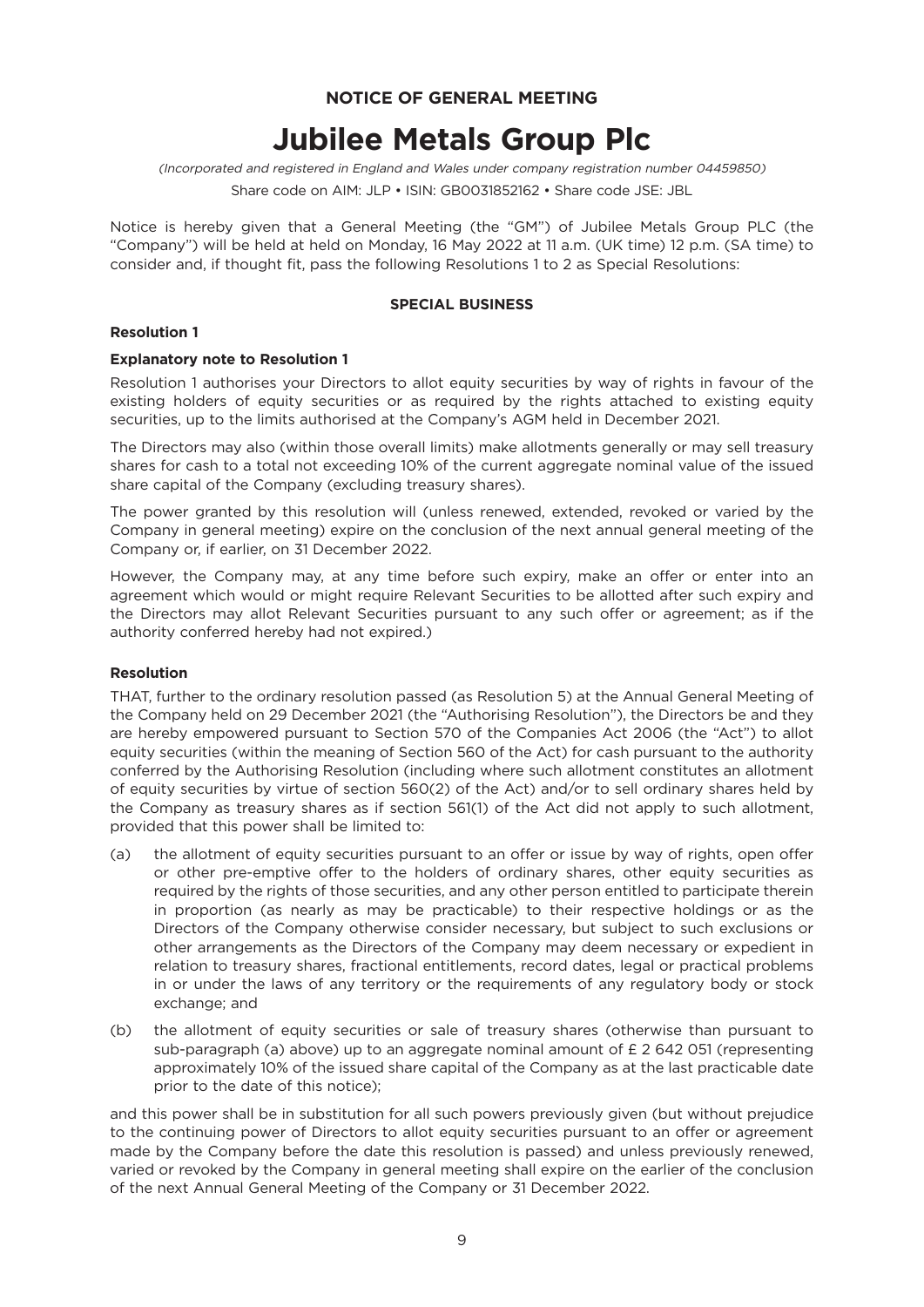### **Resolution 2**

#### **Explanatory note to special resolution 2**

This resolution, which will be proposed as a special resolution, proposes to amend the articles of association to permit the company to hold hybrid shareholder meetings, including Annual General Meetings. The Board believes that hybrid meetings will allow for greater shareholder and stakeholder engagement over the coming years in a way that is more convenient for all parties. The Board believes this flexibility is particularly necessary at the moment given the ongoing uncertainty as regards the duration of social distancing measures, restrictions on gatherings, and the need to maintain open channels of communication between shareholders, directors and stakeholders. This change to the articles of association will allow the Board to continue to fulfil its legal obligation to hold shareholder meetings irrespective of any legislation or government guidance preventing physical meetings taking place or limiting the number of people who may attend a physical meeting.

If the Board determines that a hybrid meeting is the most appropriate form of shareholder meeting in any circumstances, the Board will seek to comply with the Code of Best Practice produced by GC100 in order to ensure the meeting continues to fulfil its purpose of facilitating shareholder engagement and Board scrutiny.

The proposed amendment to the articles of association will be made by replacing the current Articles 61-90 (inclusive), which govern the holding of and procedures at general meetings, with new Articles 61-90, the text of which is set out in the Appendix to this Notice; and making certain conforming changes elsewhere in the current articles.

Please note that the proposed new Articles include provision for dealing with technical difficulties at any meeting at which participation may rely on electronic facilities, so that if it appears to the chair of the general meeting that an electronic facility has become inadequate for the purposes referred to in new Articles 63 and/or 65.7, then the chair may, without having to seek the consent of the meeting given that this may not be practicable in the circumstances, exercise his or her rights to manage the meeting (for example, under the company's articles) to pause, interrupt or adjourn the general meeting. All business conducted at that general meeting up to the time of that adjournment shall be valid. The provisions of new Articles 72-74 shall apply to that adjournment.

#### **The Resolution**

THAT with effect from the conclusion of the meeting the articles of association of the Company be amended by:-

- 2.1 deleting the defined term "Act" from Article 1.1 and replacing it with the text in the form set out under "Amendment A" in the Appendix to this notice of meeting;
- 2.2 deleting the defined term "Electronic Form" from Article 1.1 and replacing it with the text in the form set out under "Amendment B" in the Appendix to this notice of meeting;
- 2.3 inserting into Article 1.2 as new Articles 1.2.5 to 1.2.9, inclusive, the text in the form set out under "Amendment C" in the Appendix to this notice of meeting; and
- 2.4 deleting Articles 61 to 90 (inclusive) and replacing them with the text in the form set out under "Amendment D" in the Appendix to this notice of meeting.

By order of the board

**Link Company Matters Limited**

Company Secretary

19 April 2022

| South African office:                  |
|----------------------------------------|
| South Africa                           |
| Ground floor, Support Services Place   |
| Jigsaw Office Park, 7 Einstein Street, |
| Highveld Techno Park, Centurion, 0157  |
|                                        |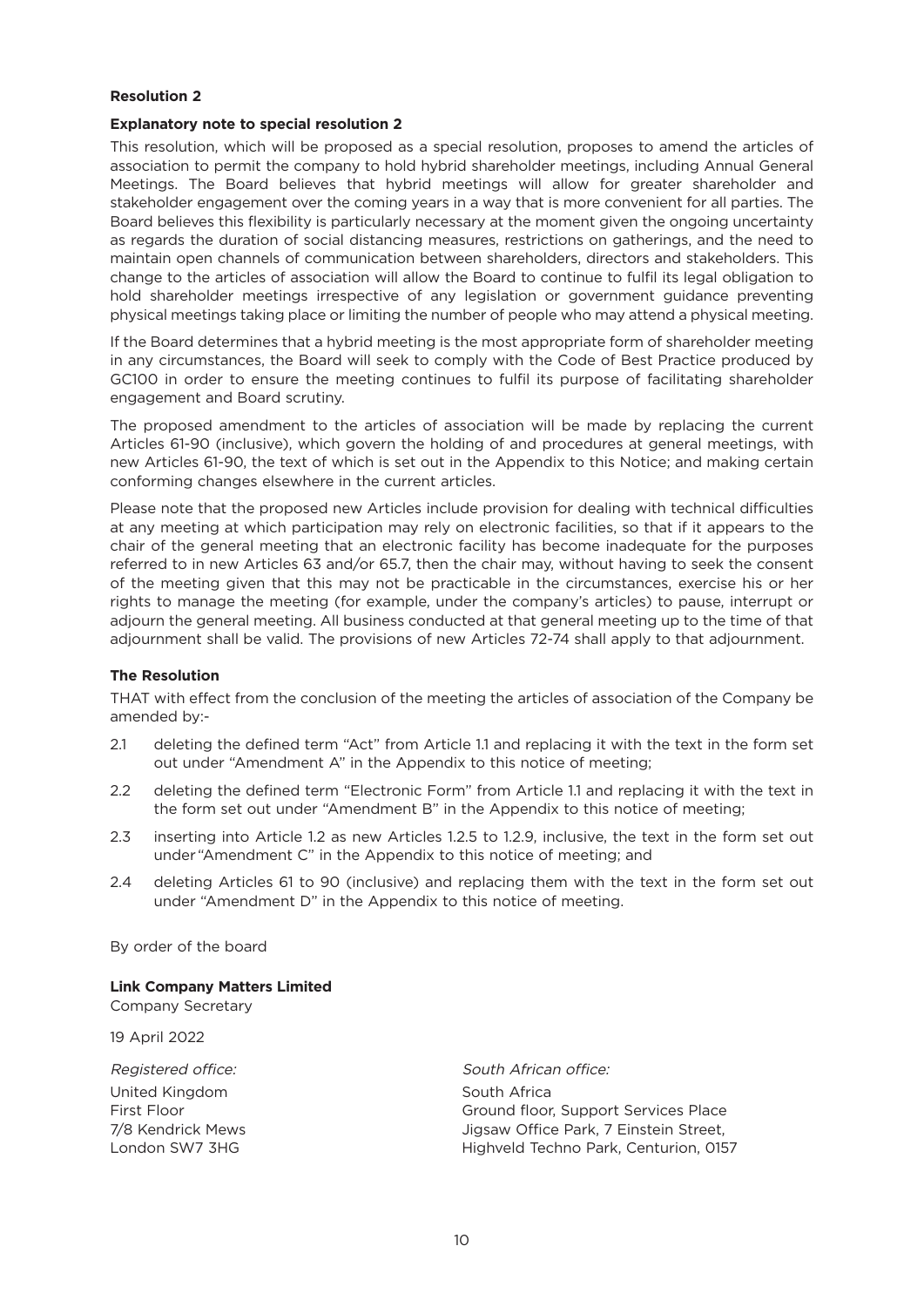#### **Notes to the Notice of the General Meeting**

- In order to be valid, proxy appointments must be submitted using Link Group's Signal Shares share portal service at www.signalshares.com or in hard copy form to Link Group at PXS 1, **Central Square, 29 Wellington Street, Leeds LS1 4DL**, or 48 hours before any adjourned meeting, or in South Africa, Computershare Investor Services Proprietary Limited, Computershare Investor Services Proprietary Limited, Rosebank Tower, 15 Biermann Avenue, Rosebank, 2196 (Private Bag X9000, Saxonwold, 2132) Johannesburg, South Africa or emailed to proxy@computershare.co.za, by no later than 11 a.m. (UK time), 12 p.m. (SA time) on Thursday, 12 May 2022, or 48 hours before any adjourned meeting.
- You will need to log into your Signal Shares account or register if you have not previously done so. To register you will need your Investor Code which is detailed on your share certificate or available from our Registrar, Link Group.
- 3. If you need help with voting online, please contact our Registrar, Link Group, on Tel: +44 (0) 371 664 0391, (Calls are charged at the standard geographic rate and will vary by provider). Calls outside the United Kingdom will be charged at the applicable international rate. Lines are open between 09.00 a.m. and 5.30 p.m. (UK time), Monday to Friday excluding public holidays in England and Wales. Alternatively you can email Link at shareholderenquiries@linkgroup.co.uk.
- 4. Proxy votes must be received by no later than 11 a.m. (UK time), 12 p.m. (SA time) on Thursday, 12 May 2022. A member entitled to attend and vote at the Meeting is also entitled to appoint a proxy to attend and vote on a poll instead of him. A proxy may demand, or join in demanding, a poll. A proxy need not be a member of the Company.

To be effective, the proxy vote must be received at the office of Link Group, PXS1, **Central Square, 29 Wellington Street, Leeds LS1 4DL**, or to Computershare Investor Services (Pty) Limited at their registered office at Rosebank Towers, 15 Biermann Avenue, Rosebank, 2196 or Private Bag X9000, Saxonwold, 2132 or emailed to proxy@ computershare.co.za, no later than 11 a.m. (UK time), 12 p.m. (SA time) on Thursday, 12 May 2022, or if the Meeting is adjourned no later than 48 hours prior to the adjourned Meeting, together, if appropriate, with the power of attorney or other authority (if any) under which it is signed or a notarial certified copy of such power or, where the proxy form has been signed by an officer on behalf of a corporation, a notarial certified copy of the authority under which it is signed.

- 5. In the case of a joint holding, a proxy need only be completed by one joint holder. If more than one such joint holder lodges a proxy only that of the holder first on the register of members will be counted.
- 6. To change your proxy instructions simply submit a new proxy appointment using the methods set out above. Note that the cut-off time for receipt of proxy appointments (see above) also applies in relation to amended instructions; any amended proxy appointment received after the relevant cut-off time will be disregarded.

Where you have appointed a proxy using the hard copy proxy form and would like to change the instructions using another hard copy proxy form, please contact Link Group, PXS1, **Central Square, 29 Wellington Street, Leeds LS1 4DL**, or Computershare Investor Services (Pty) Limited at their registered office at Rosebank Towers, 15 Biermann Avenue, Rosebank, 2196 or Private Bag X9000, Saxonwold, 2132.

- 7. If you submit more than one valid proxy appointment, the appointment received last before the latest time for the receipt of proxies will take precedence.
- 8. In order to revoke a proxy instruction, you will need to inform the Registrar by sending a signed hard copy notice clearly stating your intention to revoke your proxy appointment as above. In the case of a member that is a company, the revocation notice must be executed under its common seal or signed on its behalf by an officer of the Company or an attorney for the Company. Any power of attorney or any other authority under which the revocation notice is signed (or a duly certified copy of such power or authority) must be included with the revocation notice.

The revocation notice must be received by Link Group, PXS1, **Central Square, 29 Wellington Street, Leeds LS1 4DL**, or Computershare Investor Services (Pty) Limited no later than 11 a.m. (UK time) on Thursday, 12 May 2022. If you attempt to revoke your proxy appointment but the revocation is received after the time specified then, subject to the paragraph directly below, your proxy appointment will remain valid.

- 9. In the case of a corporation the proxy must be given under its common seal or be signed on its behalf by an attorney or officer duly authorised.
- 10. Any power of attorney or any other authority under which the proxy form is signed (or a duly certified copy of such power or authority) must be included with the form of proxy.
- 11. Pursuant to Regulation 41 of the Uncertificated Securities Regulations 2001, the time by which a person must be entered on the register of members in order to have the right to attend and vote at the General Meeting at close of business (UK time) on Thursday, 12 May 2022, (being not more than 48 hours prior to the time fixed for the Meeting) or, if the Meeting is adjourned, such time being not more than 48 hours prior to the time fixed for the adjourned Meeting. Changes to entries on the register of members after that time will be disregarded in determining the right of any person to attend or vote at the Meeting.
- 12. If you are a Dematerialised Shareholder and are not an own name Dematerialised Shareholder then you must instruct your Central Securities Depository Participant ("CSDP") or broker as to how you wish to cast your vote at the General Meeting in order for them to vote in accordance with your instructions.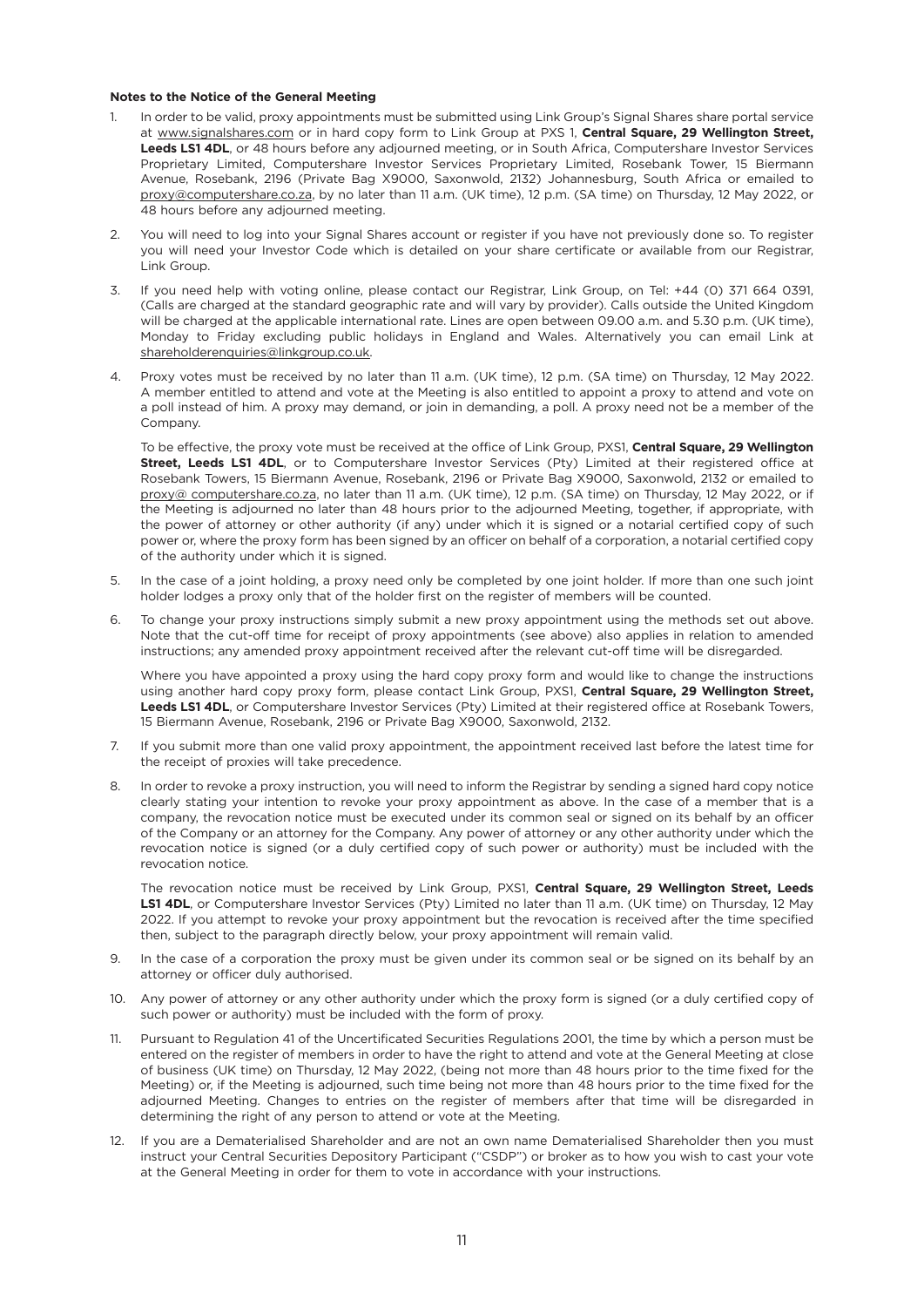13. CREST members who wish to appoint a proxy or proxies through the CREST proxy appointment service may do so for the Meeting (and any adjournment thereof) by following the procedures described in the CREST Manual. CREST personal members or other CREST sponsored members (and those CREST members who have appointed a voting service provider) should refer to their CREST sponsor or voting service provider, who will be able to take the appropriate action on their behalf.

In order for a proxy appointment or instruction made by means of CREST to be valid, the appropriate CREST message (a "CREST Proxy Instruction") must be properly authenticated in accordance with Euroclear UK & Ireland Limited's ("Euroclear") specifications and must contain the information required for such instructions, as described in the CREST Manual. The message (regardless of whether it relates to the appointment of a proxy or to an amendment to the instruction given to a previously appointed proxy) must, in order to be valid, be transmitted so as to be received by Link Group, RA10, by 11 a.m. (UK time) on Thursday, 12 May 2022. For this purpose, the time of receipt will be taken to be the time (as determined by the time stamp applied to the message by the CREST Applications Host) from which Link Market Services Limited is able to retrieve the message by enquiry to CREST in the manner prescribed by CREST. After this time any change of instructions to proxies appointed through CREST should be communicated to the appointee through other means.

CREST members (and, where applicable, their CREST sponsors or voting service providers) should note that Euroclear does not make available special procedures in CREST for any particular messages. Normal system timings and limitations will therefore apply in relation to the input of CREST Proxy Instructions. It is the responsibility of the CREST member concerned to take (or if the CREST member is a CREST personal member or sponsored member or has appointed a voting service provider, to procure that his CREST sponsor or voting service provider takes) such action as shall be necessary to ensure that a message is transmitted by means of the CREST system by any particular time. In this connection, CREST members (and, where applicable, their CREST sponsors or voting service providers) are referred, in particular, to those sections of the CREST Manual (available at www.euroclear.com/CREST) concerning practical limitations of the CREST system and timings.

The Company may treat as invalid a CREST Proxy Instruction in the circumstances set out in Regulation 35(5)(a) of the Uncertificated Securities Regulations 2001 (as amended).

- 14. As at 6:00 p.m. (UK time) on 14 April 2022 the Company's issued share capital comprised 2,642,051,370 ordinary shares of 1p each. Each ordinary share carries the right to one vote at the General meeting of the Company and, therefore, the total number of voting rights in the Company as at 6:00 p.m. (UK time) on 14 April 2022 was 2,642,051,370.
- 15. A statement or summary of transactions of directors (and their family interests) in the share capital of the Company and copies of their service contracts will be available for inspection at the Company's registered office during normal business hours (Weekends and public holidays excepted) from the date of this notice until the conclusion of the GM and will also be available for inspection at the place of the GM for at least 15 minutes prior to and during the Meeting. However, in light of the ongoing pandemic, its possible effects on the arrangements for this year's GM and the need to take measures for the safety of the Company's Directors, employees, agents and stakeholders (which may include restricting access to the Company's registered office), please contact the Company at info@jubileemetalsgroup.com to request suitable alternative arrangements.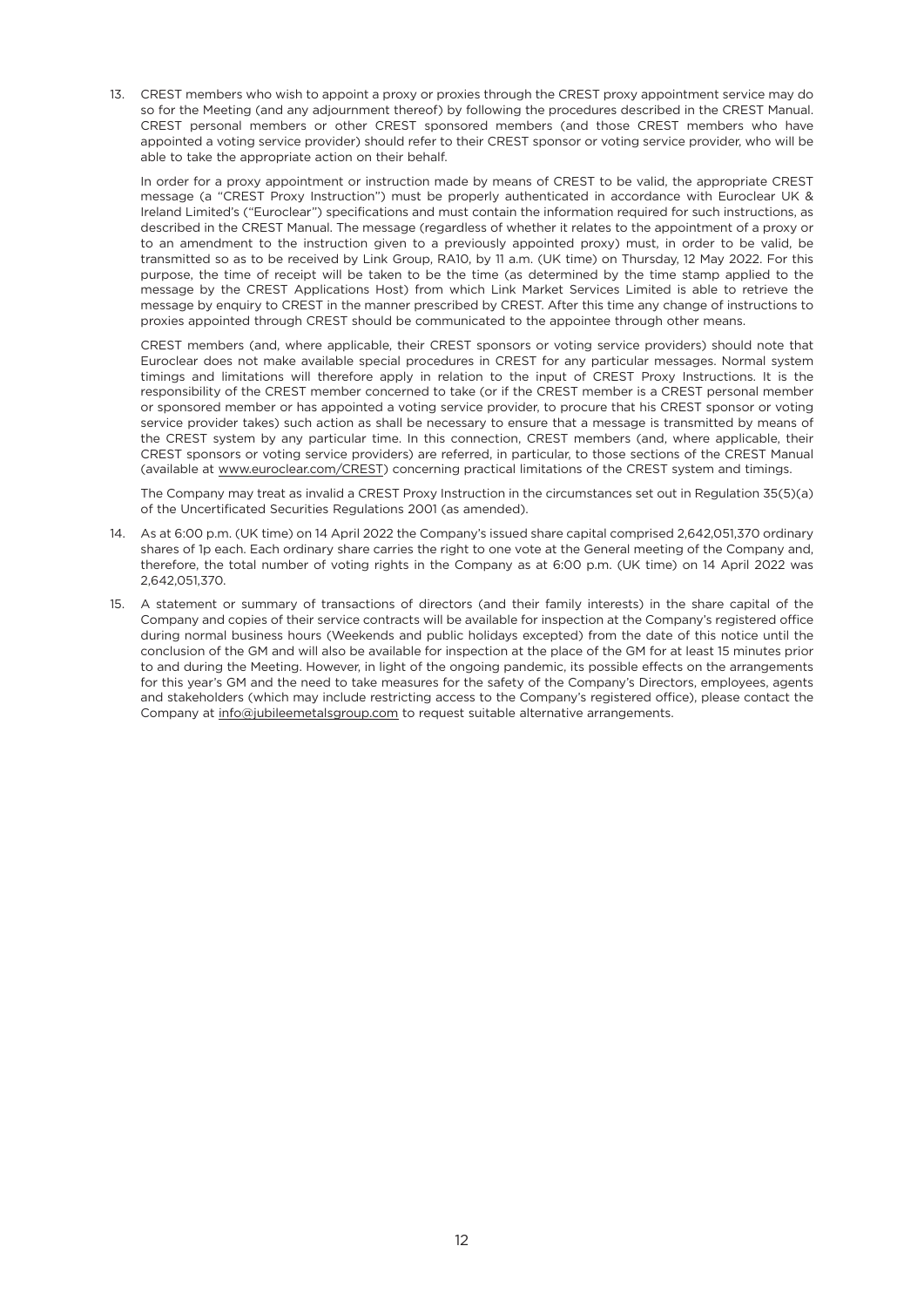# **ADDITIONAL SHAREHOLDER INFORMATION**

#### **Shareholder Communications**

The majority of Shareholders choose to receive Notices of meetings electronically. This has a number of advantages for the Company and its shareholders. It increases the speed of communication, saves you time and reduces print and distribution costs and our impact on the environment.

If you would like to receive notifications by email, you can register your email address via the Share Portal www.signalshares.com or write to FREEPOST SAS, **CENTRAL SQUARE, 29 WELLINGTON STREET, LEEDS LS1 4DL**

• (no stamp or further address detail is required. Please write in BLOCK CAPITALS)

If you would like to receive shareholder information in hard copy form, you can register your request via the Share Portal www.signalshares.com or write to FREEPOST SAS, **CENTRAL SQUARE, 29 WELLINGTON STREET, LEEDS LS1 4DL**

• (no stamp or further address detail is required. Please write in BLOCK CAPITALS)

Please note that you still have the right to request hard copies of shareholder information at no charge.

Please note that if you hold your shares corporately or in a CREST account, you are not able to use the Share Portal to inform us of your preferred method of communication and should instead write to FREEPOST SAS, **CENTRAL SQUARE, 29 WELLINGTON STREET, LEEDS LS1 4DL**

• (no stamp or further address detail is required. Please write in BLOCK CAPITALS).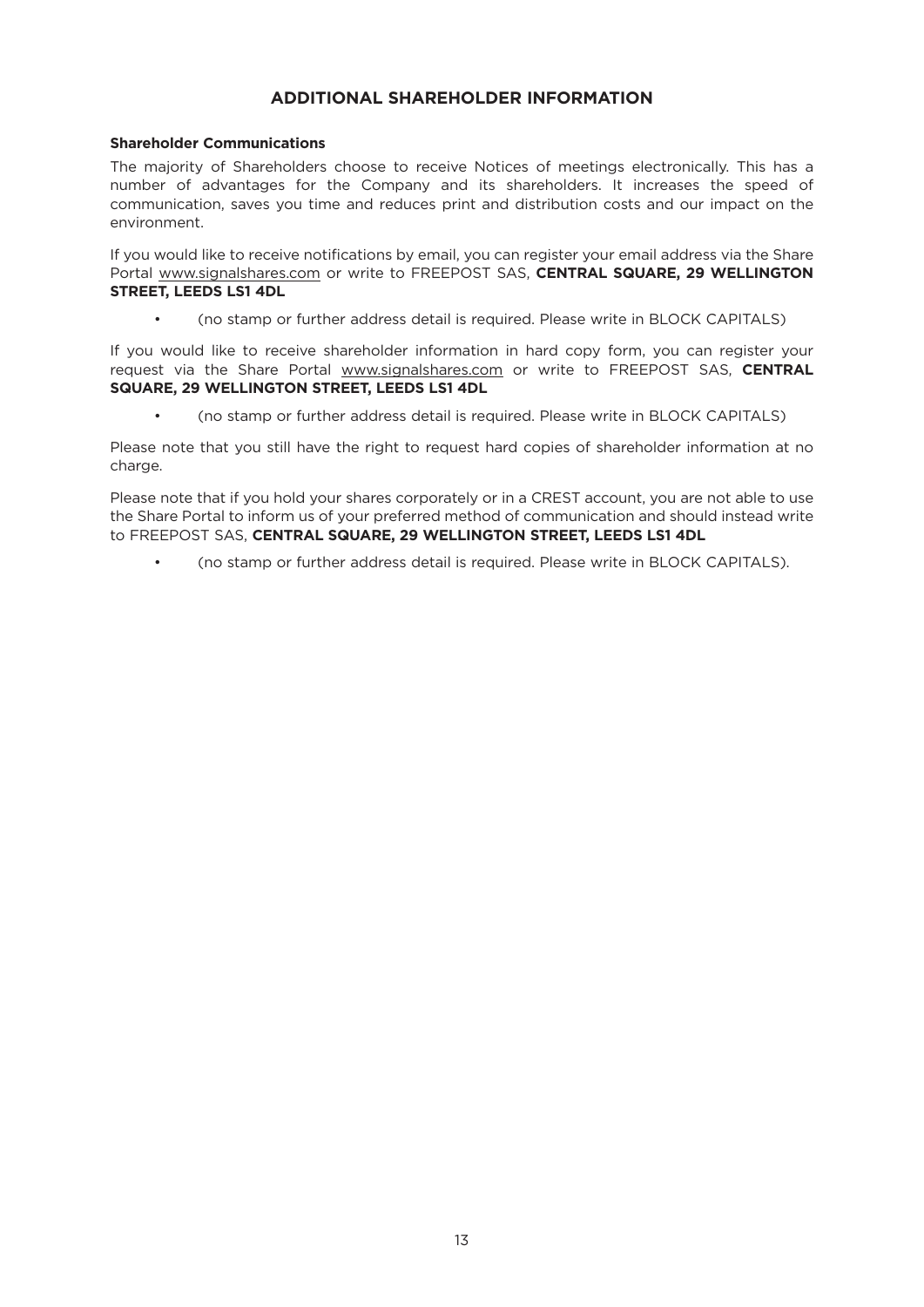# **APPENDIX TO NOTICE OF GENERAL MEETING**

## **AMENDMENT A**

**"Act"** the Companies Act 2006.

**"address"** includes any number or address used for the purposes of sending or receiving documents or information by electronic means.

## **AMENDMENT B**

**electronic facility:** includes, without limitation, website addresses and conference call systems, and any device, system, procedure, method or other facility whatsoever providing an electronic means of attendance at or participation in (or both attendance at and participation in) a general meeting determined by the Board pursuant to Article 63.

**Electronic Form:** has the meaning given to it in section 1168 of the Act.

**electronic means:** has the meaning given to it in section 1168 of the Act.

### **AMENDMENT C**

- 1.2.5 A reference to a document **being signed** or to **signature** includes references to its being executed under hand or under seal or by any other method and, in the case of a communication in electronic form, such references are to its being authenticated as specified by the Companies Acts.
- 1.2.6 A reference to documents or information **being sent or supplied by or to** a company (including the Company) shall be construed in accordance with section 1148(3) of the Act.
- 1.2.7 A reference to a **meeting**:
	- (a) shall mean a meeting convened and held in any manner permitted by these Articles, including a general meeting at which some (but not all) those entitled to be present attend and participate by means of electronic facility or facilities, and such persons shall be deemed to be present at that meeting for all purposes of the Act and these Articles, and **attend**, **participate**, **attending**, **participating**, **attendance** and **participation** shall be construed accordingly; and
	- (b) shall not be taken as requiring more than one person to be present if any quorum requirement can be satisfied by one person.
- 1.2.8 References to a person's **participation** in the business of a general meeting include without limitation and as relevant the right (including, in the case of a corporation, through a duly appointed representative) to speak, vote, be represented by a proxy and have access in hard copy or electronic form to all documents which are required by the Companies Acts or these Articles to be made available at the meeting and **participate** and **participating** in the business of a general meeting shall be construed accordingly.
- 1.2.9 Nothing in these Articles precludes the holding and conducting of a general meeting in such a way that persons who are not present together at the same place or places may by electronic means attend and participate in it.

# **AMENDMENT D**

#### **61. Annual general meetings**

An annual general meeting shall be held once a year, at such time (consistent with the terms of the Companies Acts) and place, including partly (but not wholly) by means of electronic facility or facilities, as may be determined by the Board.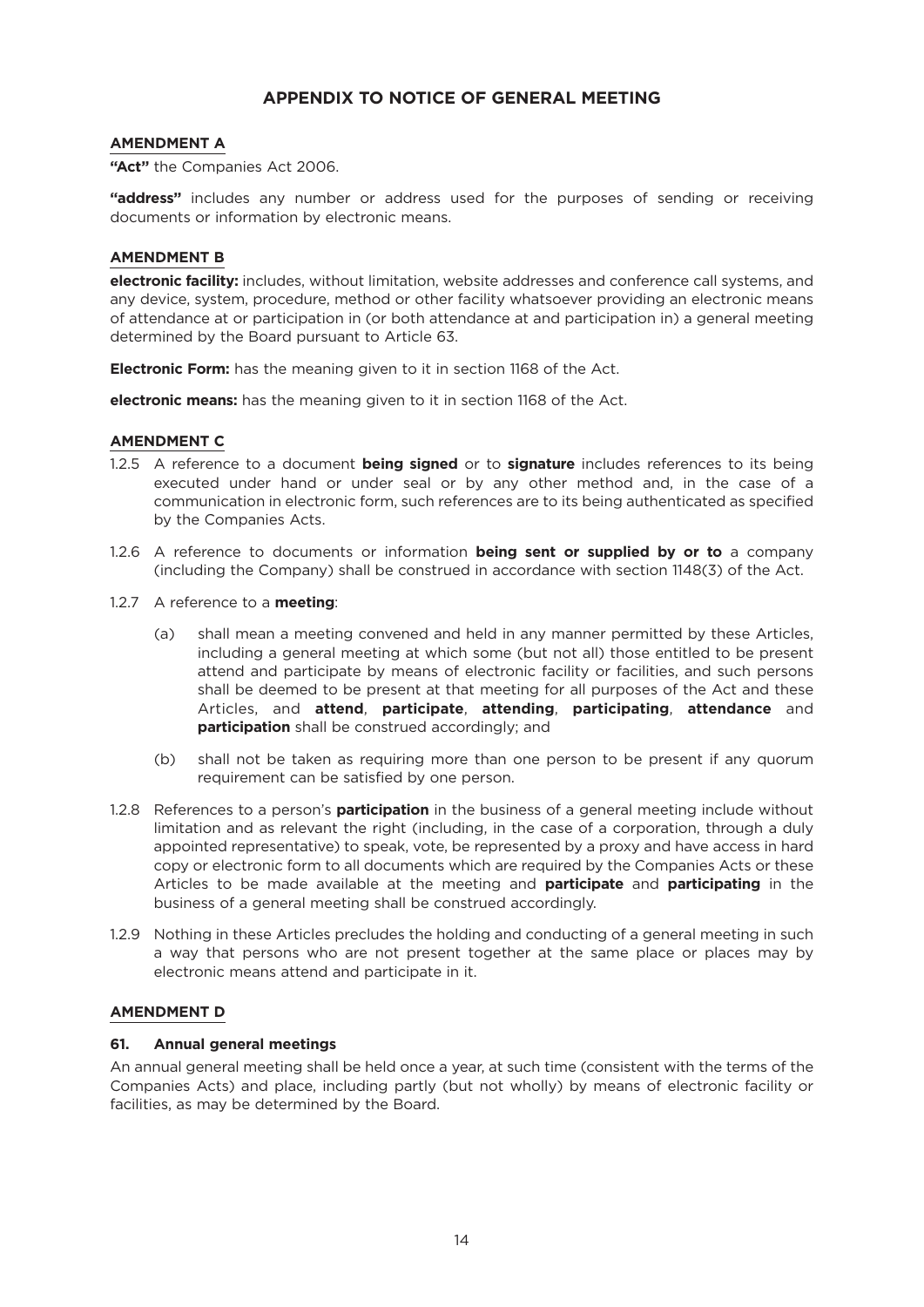## **62. Convening of general meetings**

- 62.1 The Board may, whenever it thinks fit, and shall on requisition in accordance with the Companies Acts, proceed to convene a general meeting.
- 62.2 Subject always to Article 71.3, the Board may make whatever arrangements it considers fit to allow those entitled to do so to attend and participate in any general meeting.
- 62.3 The Board shall determine in relation to each general meeting the means of attendance at and participation in the meeting, including whether the persons entitled to attend and participate in the meeting shall be enabled to do so:
	- (a) (subject to Article 71.3) by means of electronic facility or facilities pursuant to Article 63; and/or
	- (b) by simultaneous attendance and participation at a satellite meeting place or places pursuant to Article 65.7.
- 62.4 Unless otherwise specified in the notice of meeting or determined by the chair of the meeting, a general meeting is deemed to take place at the place where the chair of the meeting is at the time of the meeting.
- 62.5 Two or more persons who may not be in the same place as each other attend a general meeting if their circumstances are such that if they have (or were to have) rights to speak and vote at that meeting, they are (or would be) able to exercise them.
- 62.6 A person is able to participate in a meeting if that person's circumstances are such that if they have (or were to have) rights in relation to the meeting, they are (or would be) able to exercise them.
- 62.7 In determining whether persons are attending or participating in a meeting, other than at a physical place or places, it is immaterial where any of them are or how they are able to communicate with each other.
- 62.8 A person is able to exercise the right to speak at a general meeting when that person is in a position to communicate to all those attending the meeting, during the meeting, any information or opinions which that person has on the business of the meeting.
- 62.9 A person is able to exercise the right to vote at a general meeting when:
	- (a) that person is able to vote, during the meeting (or, in the case of a poll, within the time period specified by the chair of the meeting) on resolutions put to the vote at the meeting; and
	- (b) that person's vote can be taken into account in determining whether or not such resolutions are passed at the same time as the votes of all the other persons attending the meeting.
- 62.10 If, at any general meeting at which Members are entitled to participate by means of electronic facility or facilities determined by the Board pursuant to Article 63, any document is required to be on display or to be available for inspection at the meeting (whether prior to or for the duration of the meeting or both), the Company shall ensure that it is available in electronic form to persons entitled to inspect it for at least the required period of time, and this will be deemed to satisfy any such requirement.

#### **63. Simultaneous attendance and participation by electronic facilities**

Without prejudice to Article 65.7, the Board may resolve to enable persons entitled to attend and participate in a general meeting to do so partly (but not wholly) by simultaneous attendance and participation by means of electronic facility or facilities, and may determine the means, or all different means, of attendance and participation used in relation to the general meeting. The Members present in person or by proxy by means of an electronic facility or facilities (as so determined by the Board) shall be counted in the quorum for, and be entitled to participate in, the general meeting in question. That meeting shall be duly constituted and its proceedings valid if the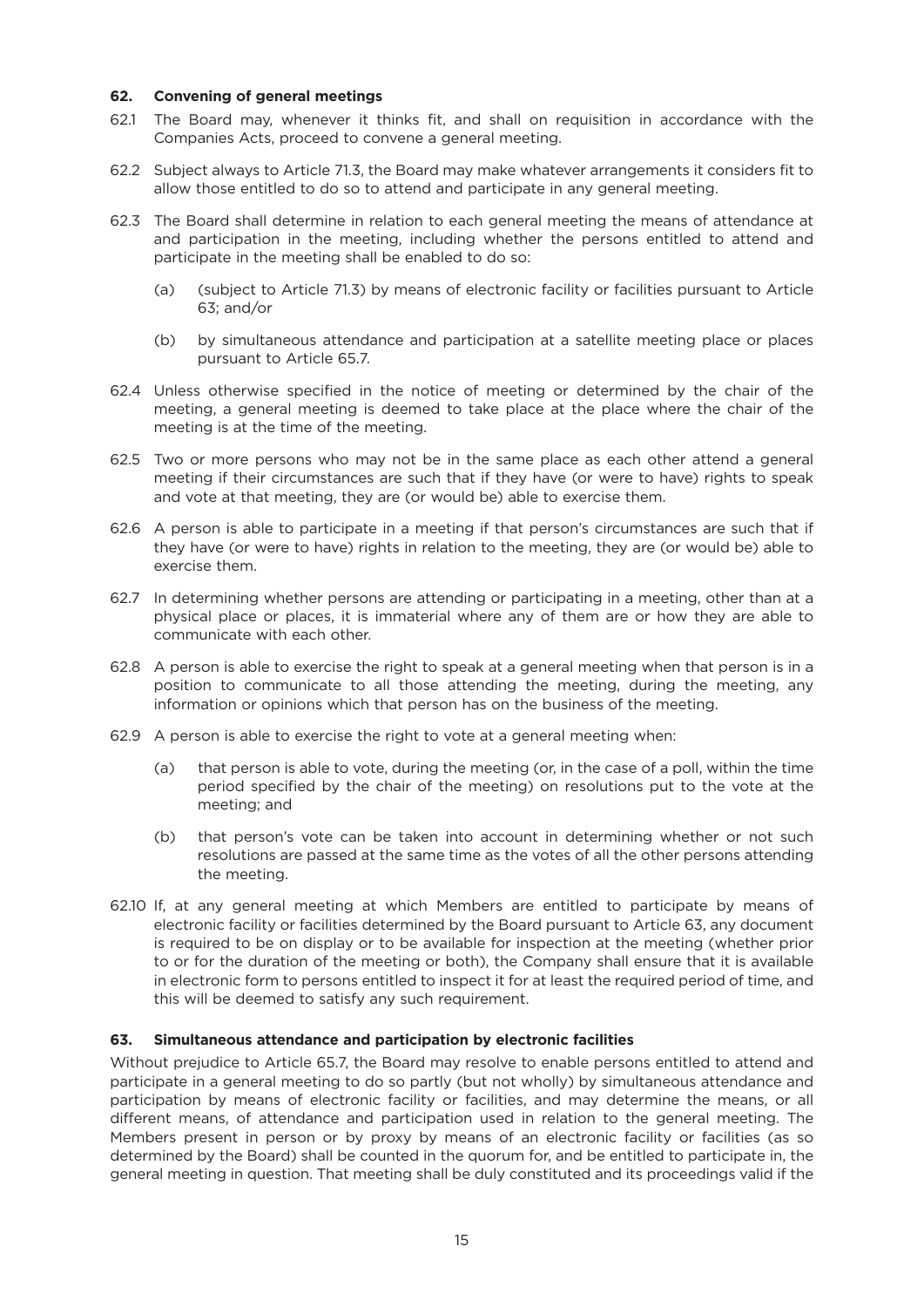chair is satisfied that adequate facilities are available throughout the meeting to ensure that Members attending the meeting by all means (including the means of an electronic facility or facilities) are able to:

- (a) participate in the business for which the meeting has been convened;
- (b) hear all persons who speak at the meeting; and
- (c) be heard by all other persons attending and participating in the meeting.

## **64. Notice of general meetings**

A general meeting shall be called by at least such minimum notice as is required or permitted by the Companies Acts. The period of notice shall in either case be exclusive of the day on which it is served or deemed to be served and of the day on which the meeting is to be held and shall be given to all Members other than those who are not entitled to receive such notices from the Company. The Company may give such notice by any means or combination of means permitted by the Companies Acts, provided that any notice sent by post shall be mailed to Members who are resident in the Republic of South Africa either by surface mail from a branch office in the Republic of South Africa or by airmail from the Office or any of the Company's other offices in the United Kingdom. At the same time as notices are sent by the Company to its Members, the Company shall send a copy of such notice to the Stock Exchange in accordance with the rules of the Stock Exchange in force from time to time.

### **65. Contents of notice of general meetings**

- 65.1 Every notice calling a general meeting shall specify the place (including any satellite meeting place or places determined pursuant to Article 65.7), date and time of the meeting. There shall appear with reasonable prominence in every such notice a statement that a Member entitled to attend and vote is entitled to a proxy or (if the Member has more than one share) proxies to exercise all or any of the Member's rights to attend, speak and vote and that a proxy need not be a Member of the Company. Such notice shall also include the address of the website on which the information required by the Act is published, state the procedures with which Members must comply in order to be able to attend and vote at the meeting (including the date by which they must comply), provide details of any forms to be used for the appointment of a proxy and state that a Member has the right to ask questions at the meeting in accordance with the Act.
- 65.2 The notice shall specify the general nature of the business to be transacted at the meeting and shall set out the text of all resolutions to be considered by the meeting and shall state in each case whether it is proposed as an ordinary resolution or as a special resolution.
- 65.3 In the case of an annual general meeting, the notice shall also specify the meeting as such.
- 65.4 If pursuant to Article 63 the Board determines that a general meeting shall be held partly by means of electronic facility or facilities, the notice shall:
	- (a) include a statement to that effect;
	- (b) specify the means, or all different means, of attendance and participation thereat, and any access, identification and security arrangements determined pursuant to Article 75; and
	- (c) state how it is proposed that persons attending or participating in the meeting electronically should communicate with each other during the meeting.
- 65.5 The notice shall specify such arrangements as have at that time been made for the purpose of Article 65.7.
- 65.6 For the purposes of determining which persons are entitled to attend or vote at a meeting and how many votes a person may cast, the Company may specify in the notice of meeting a time, not more than 48 hours before the time fixed for the meeting (not taking into account non-working days) by which a person must be entered in the Register in order to have the right to attend or vote at the meeting or appoint a proxy to do so.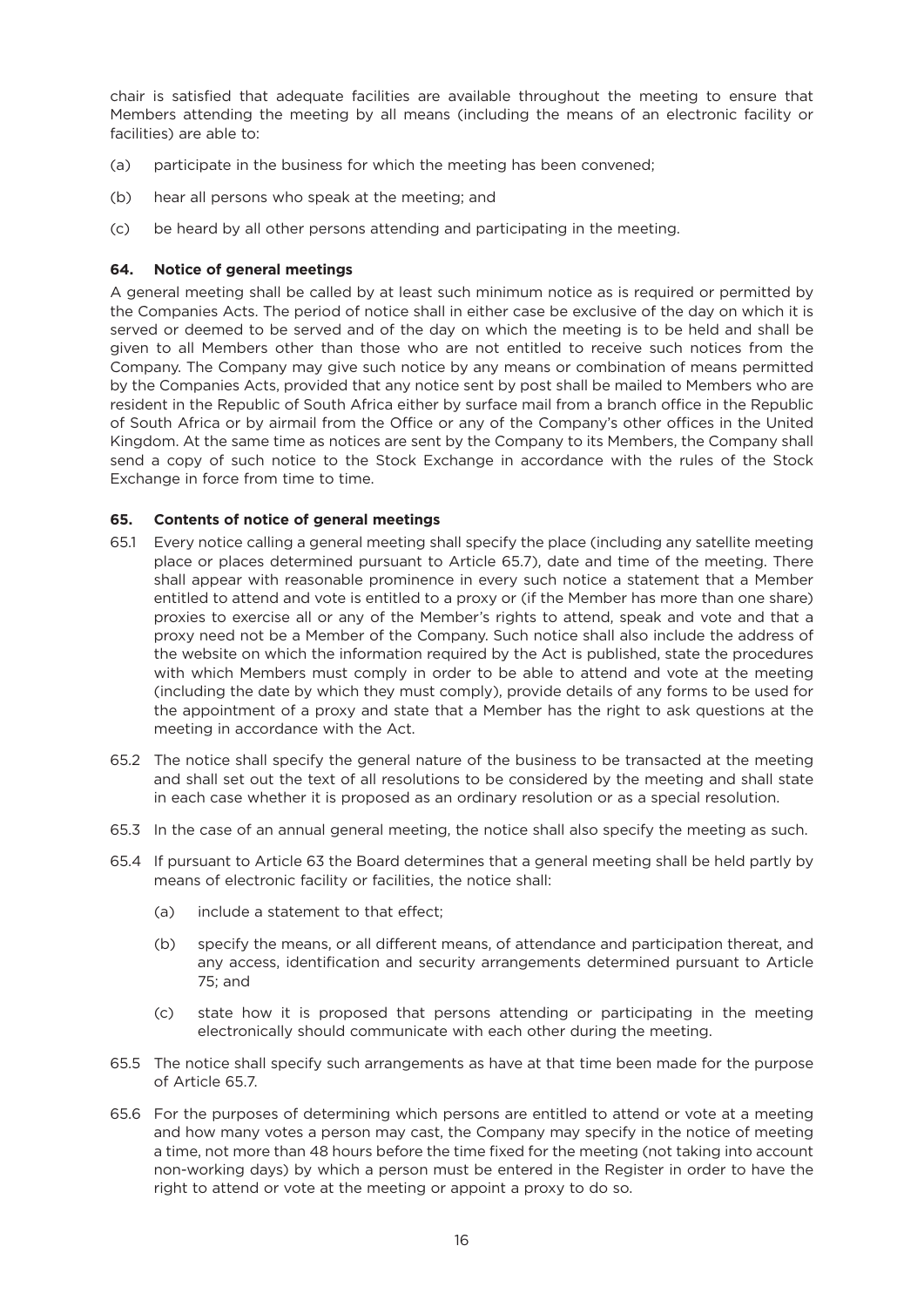- 65.7 Without prejudice to Article 63, the Board may resolve to enable persons entitled to attend and participate in a general meeting to do so by simultaneous attendance and participation at a satellite meeting place or places anywhere in the world. The Members present in person or by proxy at satellite meeting places shall be counted in the quorum for, and entitled to participate in, the general meeting in question, and the meeting shall be duly constituted and its proceedings valid if the chair is satisfied that adequate facilities are available throughout the meeting to ensure that Members attending at all the meeting places are able to:
	- (a) participate in the business for which the meeting has been convened;
	- (b) hear all persons who speak (whether by the use of microphones, loudspeakers, audio-visual communications equipment or otherwise) in the principal meeting place and any satellite meeting place; and
	- (c) be heard by all other persons so present in the same way,

and the meeting shall be deemed to take place at the place where the chairman of the meeting presides (the principal meeting place, with any other location where that meeting takes place being referred in these Articles as a satellite meeting). The chair shall be present at, and the meeting shall be deemed to take place at, the principal meeting place and the powers of the chair shall apply equally to each satellite meeting place, including their power to adjourn the meeting as referred to in Article 72.

### **66. Omission to give notice and non-receipt of notice**

The accidental omission to give notice of any meeting or to send an instrument of proxy (where this is intended to be sent out with the notice) to, or the non-receipt of either by, any person entitled to receive the same shall not invalidate the proceedings of that meeting.

### **67. Postponement of general meeting**

If, after the sending of the notice of a general meeting but before the meeting is held, or after the adjournment of a general meeting but before the adjourned meeting is held (whether or not notice of the adjourned meeting is required), the Board, in its absolute

discretion, considers that it is impracticable or unreasonable for any reason to hold a general meeting on the date or at the time or place specified in the notice calling the general meeting (including a satellite meeting to which Article 65.7 applies) and/or by means of the electronic facility or facilities specified in the notice, it may postpone the general meeting to another date, time and/or place (or in the case of a general meeting to be held at a principal meeting place and one or more satellite meeting places, to such other places) and/or change the electronic facility or facilities. If such a decision is made, the Board may then change the place (or any of the places in the case of a general meeting to which Article 65.7 applies) and/or the electronic facility or facilities and/or postpone the date and/or time again if it considers that it is reasonable to do so. No new notice of the general meeting need be sent but the Board shall take reasonable steps to ensure that notice of the change of date, time, place (or places, in the case of a general meeting to which Article 65.7 applies) of and/or electronic facility or facilities for the postponed meeting appear at the original time and at the original place (or places, in the case of a general meeting to which Article 65.7 applies) and/or on the original electronic facility or facilities. When a general meeting is so postponed, notice of the date, time and place (or places in the case of a meeting to which Article 65.7 applies), including any electronic facility if applicable, of the postponed meeting shall be given in such manner as the Board may, in its absolute discretion, determine. No business shall be transacted at any postponed meeting other than business which might properly have been transacted at the meeting had it not been postponed. Notice of the business to be transacted at such postponed meeting shall not be required. If a general meeting is postponed in accordance with this Article 67, the appointment of a proxy will be valid if it is delivered and received as required by these Articles not less than 48 hours before the time appointed for holding the postponed meeting. When calculating the 48-hour period mentioned in this Article, the Directors can decide not to take account of any part of a day that is not a working day.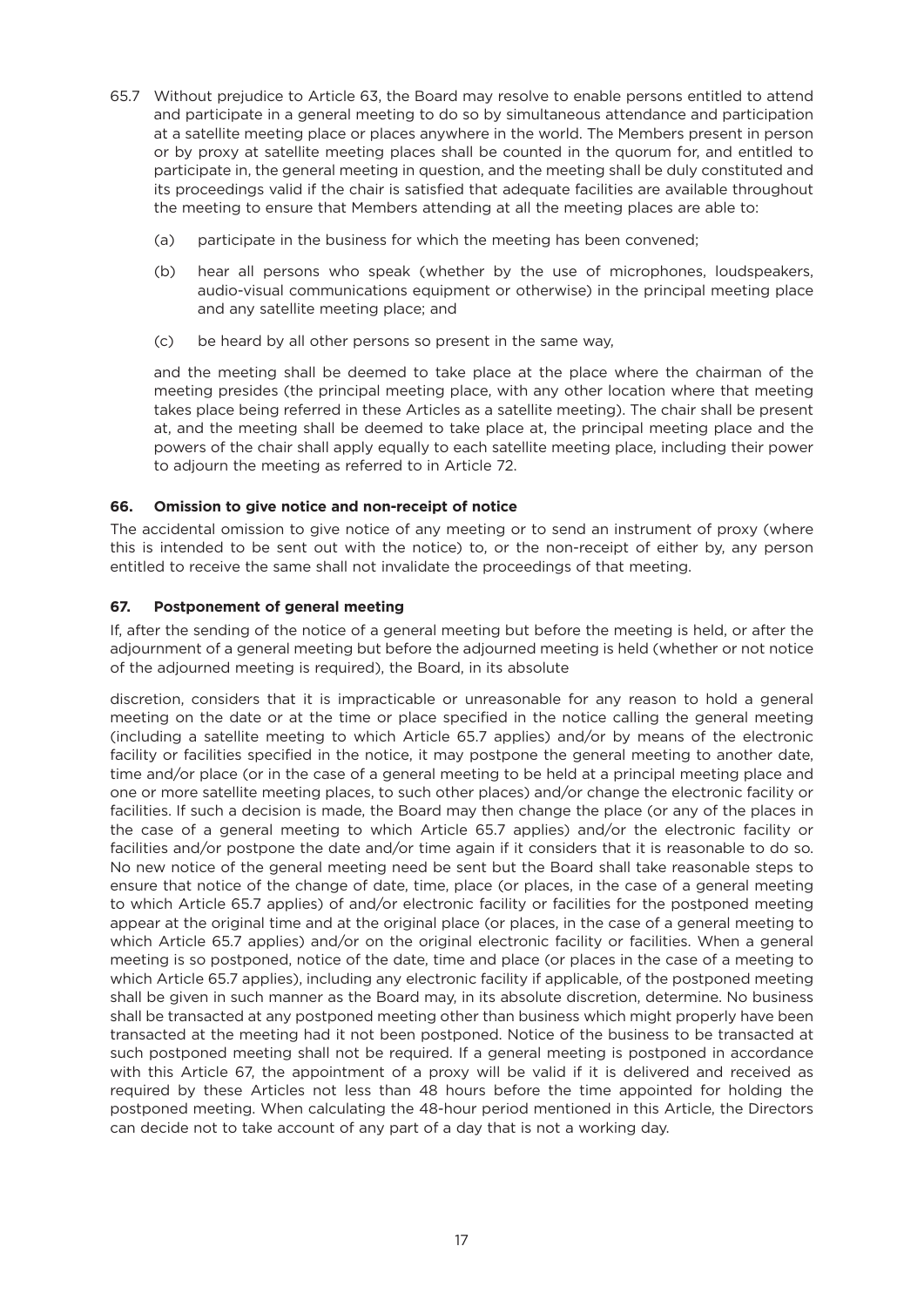## **68. Quorum at general meeting**

No business shall be transacted at any general meeting unless a quorum is present. If a quorum is not present a chair of the meeting can still be chosen and this will not be treated as part of the business of the meeting. Three Members present in person or by proxy and entitled to attend and to vote on the business to be transacted shall be a quorum.

# **69. Procedure if quorum not present**

If a quorum is not present within thirty minutes (or such longer interval as the chair in their absolute discretion thinks fit) from the time appointed for holding a general meeting, or if a quorum ceases to be present during a meeting, the meeting shall be dissolved if convened on the requisition of Members. In any other case, the meeting shall stand adjourned to such day (not being less than ten clear days after the date of the original meeting), and at such time and place or places, with such means of attendance and participation (including partly but not wholly by means of electronic facility or facilities), as the chair (or, in default, the Board) may determine. If at such adjourned meeting a quorum is not present within thirty minutes from the time appointed for holding the meeting, one person entitled to vote on the business to be transacted, being a Member or a proxy for a Member or a duly authorised representative of a corporation which is a Member, shall be a quorum and any notice of an adjourned meeting shall state this.

### **70. Chair of general meeting**

The chair of the Board shall preside at every general meeting of the Company. If there is no such chair or if at any meeting the chair shall not be present within five minutes after the time appointed for holding the meeting, or shall be unwilling to act as chair, the deputy chair (if any) of the Board shall, if present and willing to act, preside at such meeting. If more than one deputy chair is present they shall agree amongst themselves who is to take the chair or, if they cannot agree, the deputy chair who has been in office as a director the longest shall take the chair. If no chair or deputy chair shall be so present and willing to act, the Directors present shall choose one of their number to act or, if there be only one Director present, such director shall be chair if willing to act. If there be no Director present and willing to act, the Members present and entitled to vote shall choose one of their number to be chair of the meeting. Nothing in these Articles shall restrict or exclude any of the powers or rights of a chair of a meeting which are given by law.

# **71. Entitlement to attend, speak and participate**

- 71.1 A Director (and any other person invited by the chair to do so) may attend and speak at any general meeting and at any separate meeting of the holders of any class of shares of the Company, whether or not also a Member.
- 71.2 All persons seeking to attend and participate in a general meeting by way of electronic facility or facilities shall be responsible for maintaining adequate facilities to enable them to do so. Subject only to the requirement for the chair to adjourn a general meeting in accordance with the provisions of Article 72.2, any inability of a person or persons to attend or participate in a general meeting by way of electronic facility or facilities shall not invalidate the proceedings of that meeting.
- 71.3 Nothing in these Articles authorises or allows a general meeting to be held exclusively on an electronic basis.

# **72. Adjournments**

72.1 The chair may, with the consent of a meeting at which a quorum is present, and shall, if so directed by the meeting, adjourn any meeting from time to time (or indefinitely) and from place to place (or, in the case of a meeting held at a principal meeting place and one or more satellite meeting places, such other places) and/or from such electronic facility or facilities for attendance and participation to such other electronic facility or facilities as the meeting shall determine. However, without prejudice to any other power which the chair may have under these Articles (including the power to adjourn a meeting conferred by Article 72.2) or at common law, the chair may, without the need for the consent of the meeting and before or after it has started and irrespective of whether a quorum is present, interrupt or adjourn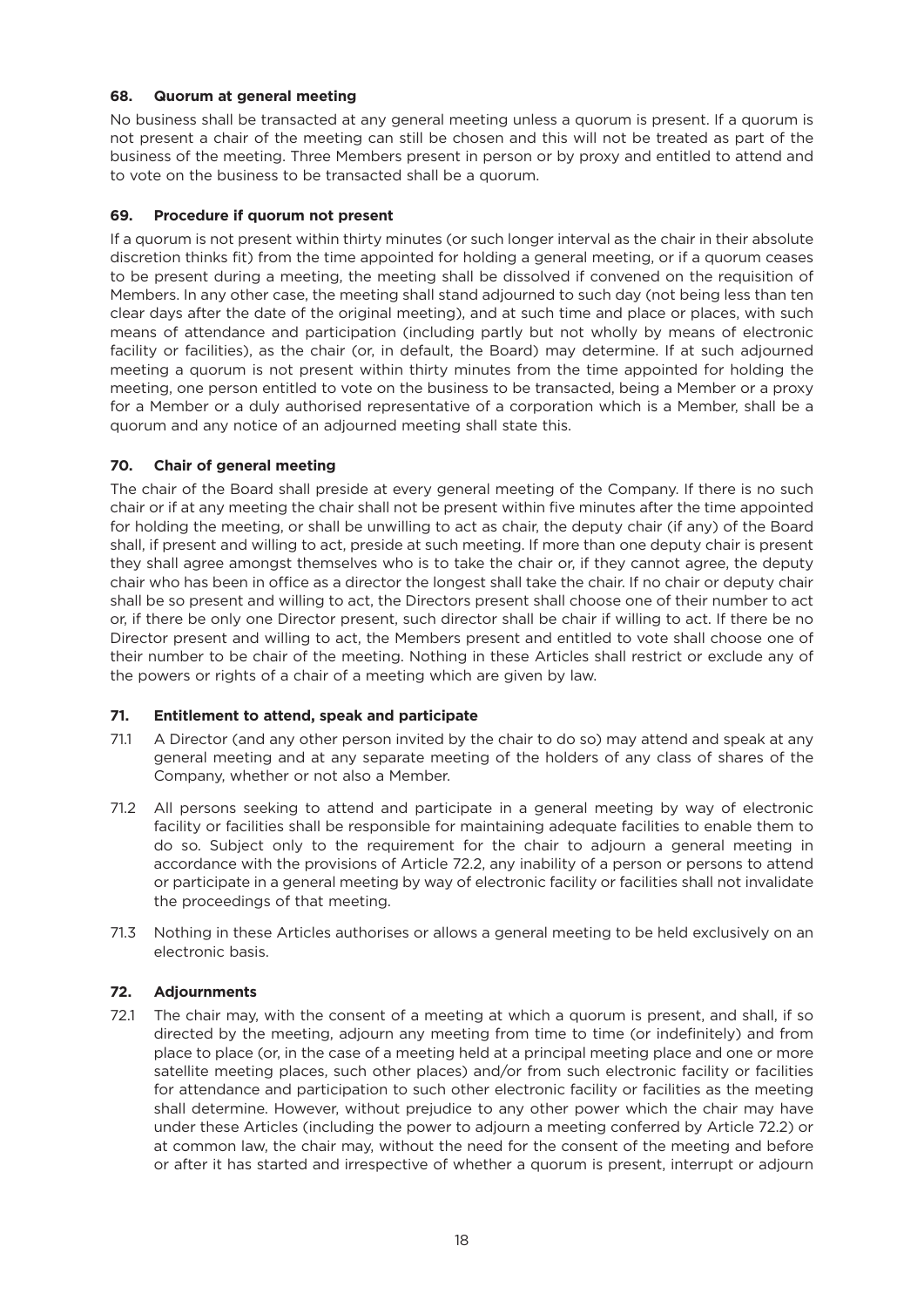any meeting from time to time (or indefinitely) and from place to place (or places in the case of a meeting to which Article 65.7 applies) or from electronic facility to electronic facility, or for an indefinite period, if of the opinion that it has become necessary to do so in order:

- (a) to secure the proper and orderly conduct of the meeting; or
- (b) to give all persons entitled to do so a reasonable opportunity of attending, speaking and voting at the meeting; or
- (c) to ensure the safety and security of all participants at the meeting; or
- (d) to ensure that the business of the meeting is properly disposed of.
- 72.2 If it appears to the chair that the facilities at the principal meeting place or any satellite meeting place or an electronic facility or facilities or security at any general meeting have become inadequate for the purposes referred to in Articles 63 or 65.7, or are otherwise not sufficient to allow the meeting to be conducted substantially in accordance with the provisions set out in the notice of meeting, then the chair shall, without the consent of the meeting, interrupt or adjourn the general meeting.
- 72.3 All business conducted at a meeting up to the time of any adjournment shall, subject to Article 72.4, be valid.
- 72.4 The chair may specify that only the business conducted at the meeting up to a point in time which is earlier than the time of the adjournment is valid, if in their opinion, to do so would be more appropriate.

### **73. Notice of adjournment**

Any adjournment pursuant to Article 72 may, subject to the Act, be for such time and with such means of attendance and participation (including at such place or places and/or by means of such electronic facility or facilities) as the chair (or, in default, the Board) may in their absolute discretion determine, notwithstanding that by reason of the adjournment some Members may be unable to attend and participate in the adjourned meeting. Whenever a meeting is adjourned for 14 days or more or indefinitely, at least seven clear days' notice, specifying the day, the time and the place or places of the adjourned meeting and the means of attendance and participation (including by means of electronic facility or facilities if applicable) as the chair (or, in default, the Board) may in their absolute discretion determine, and the general nature of the business to be transacted, shall be given in the same manner as in the case of the original meeting. Save as aforesaid and subject to the Act, no Member shall be entitled to any notice of an adjournment or of the business to be transacted at any adjourned meeting.

#### **74. Business of adjourned meeting**

No business shall be transacted at any adjourned meeting other than the business which might properly have been transacted at the meeting from which the adjournment took place.

### **75. Accommodation of Members, security arrangements and orderly conduct at general meetings**

75.1 The Board may, for the purpose of controlling the level of attendance or ensuring the safety of those attending at any place specified for the holding of a general meeting, ensuring the security of the meeting and ensuring the future orderly conduct of the meeting, from time to time make such arrangements as it shall in its absolute discretion consider to be appropriate and may from time to time vary any such arrangements or make new arrangements therefor. Any decision made under this Article 75.1 shall be final and the entitlement of any Member or proxy to attend a general meeting at such place (or places, in the case of a meeting to which Article 65.7 applies) shall be subject to any such arrangements as may be for the time being approved by the Board.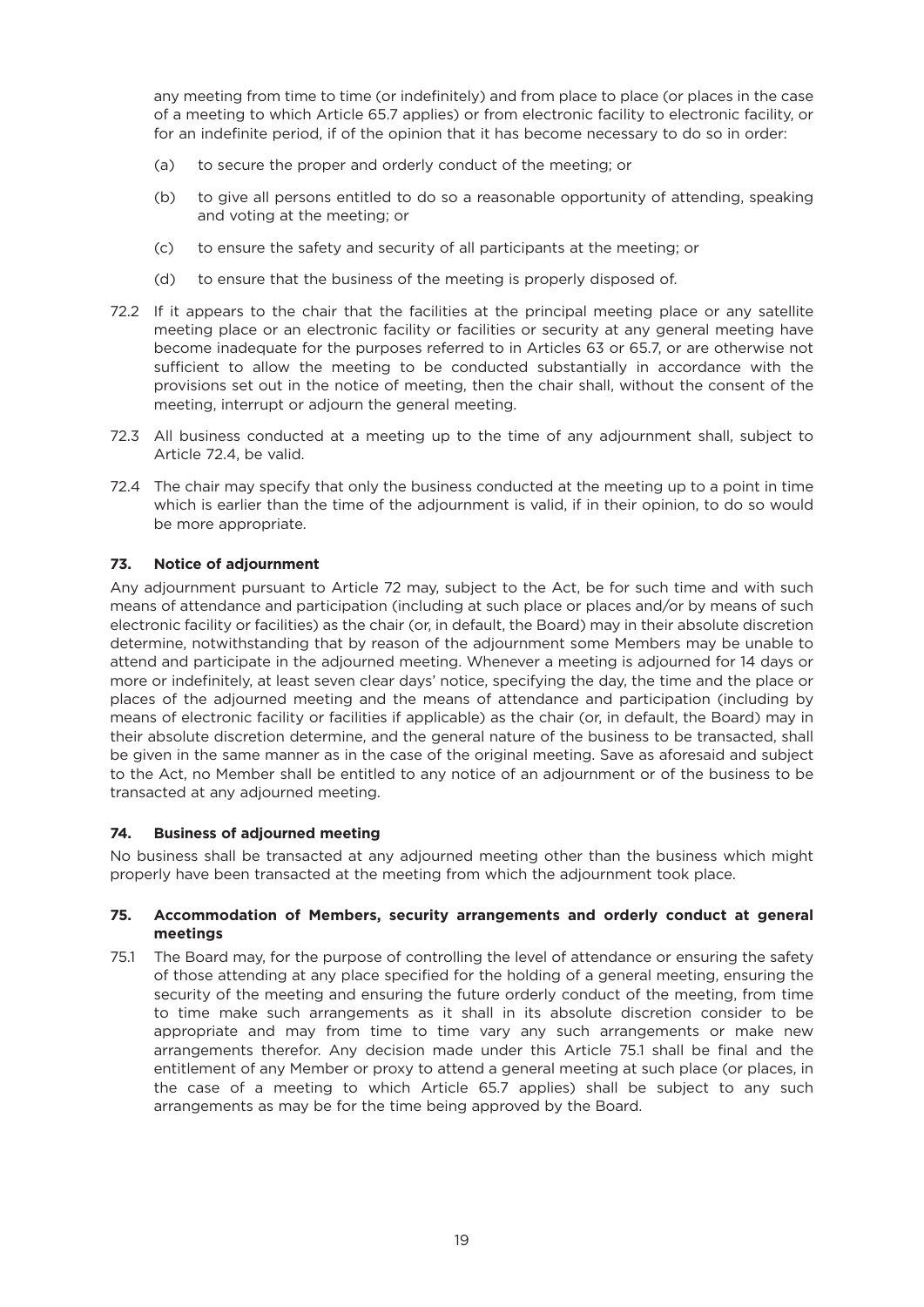- 75.2 The Board may direct that any person wishing to attend any general meeting held at a physical place should provide evidence of identity and submit to such searches or other security arrangements or restrictions (including restrictions in items of personal property to be taken into the meeting) as the Board shall consider appropriate in the circumstances.
- 75.3 If a general meeting is held partly by means of an electronic facility or facilities pursuant to Article 63, the Board and the chair may make any arrangement and impose any requirement or restriction that is:
	- (a) necessary to ensure the identification of those taking part by means of such electronic facility or facilities and the security of the electronic communication; and
	- (b) in its or the chair's view, proportionate to those objectives.

In this respect, the Board may authorise any voting application, system or facility for attendance and participation as it sees fit.

- 75.4 The Board shall be entitled in its absolute discretion to authorise one or more persons (including the Directors, the company secretary or the chair) to refuse physical or electronic entry to, or eject (physically or electronically) from, any meeting any person who fails to provide such evidence of identity or to submit to such searches or to otherwise comply with such security arrangements or restrictions as are required pursuant to this Article, or who causes the meeting to become disorderly.
- 75.5 Subject to the Act (and without prejudice to any other powers vested in the chair of a meeting) when conducting a general meeting, the chair may make whatever arrangement and take such action or give such directions as the chair considers, in their absolute discretion, to be appropriate or conducive to promote the orderly conduct of the meeting, to promote the conduct of the business laid down in the notice of the meeting with reasonable despatch and to maintain good order. The chair's decision on points of order, matters of procedure or on matters arising incidentally from the business of the meeting shall be final and conclusive, as shall their determination as to whether any point or matter is of such a nature.

# **76. Amendment to resolutions**

- 76.1 If an amendment to any resolution under consideration is proposed but is ruled out of order by the chair of the meeting in good faith, any error in such ruling shall not invalidate the proceedings on the original resolution.
- 76.2 In the case of a resolution duly proposed as a special resolution, no amendment to it (other than an amendment to correct a patent error) may in any event be considered or voted on. In the case of a resolution duly proposed as an ordinary resolution no amendment to it (other than an amendment to correct a patent error) may be considered or voted on unless either at least 48 hours prior to the time appointed for holding the meeting or adjourned meeting at which such ordinary resolution is to be proposed, notice in writing of the terms of the amendment and intention to move the same has been lodged at the Office or received in electronic form at the electronic address at which the Company has or is deemed to have agreed to receive it or the chair of the meeting in their absolute discretion decides that it may be considered or voted on.

# **77. Members' resolutions**

- 77.1 Members of the Company shall have the rights provided by the Companies Acts to have the Company circulate and give notice of a resolution which may be properly moved, and is intended to be moved, at the Company's next annual general meeting.
- 77.2 Expenses of complying with these rights shall be borne in accordance with the Companies Acts.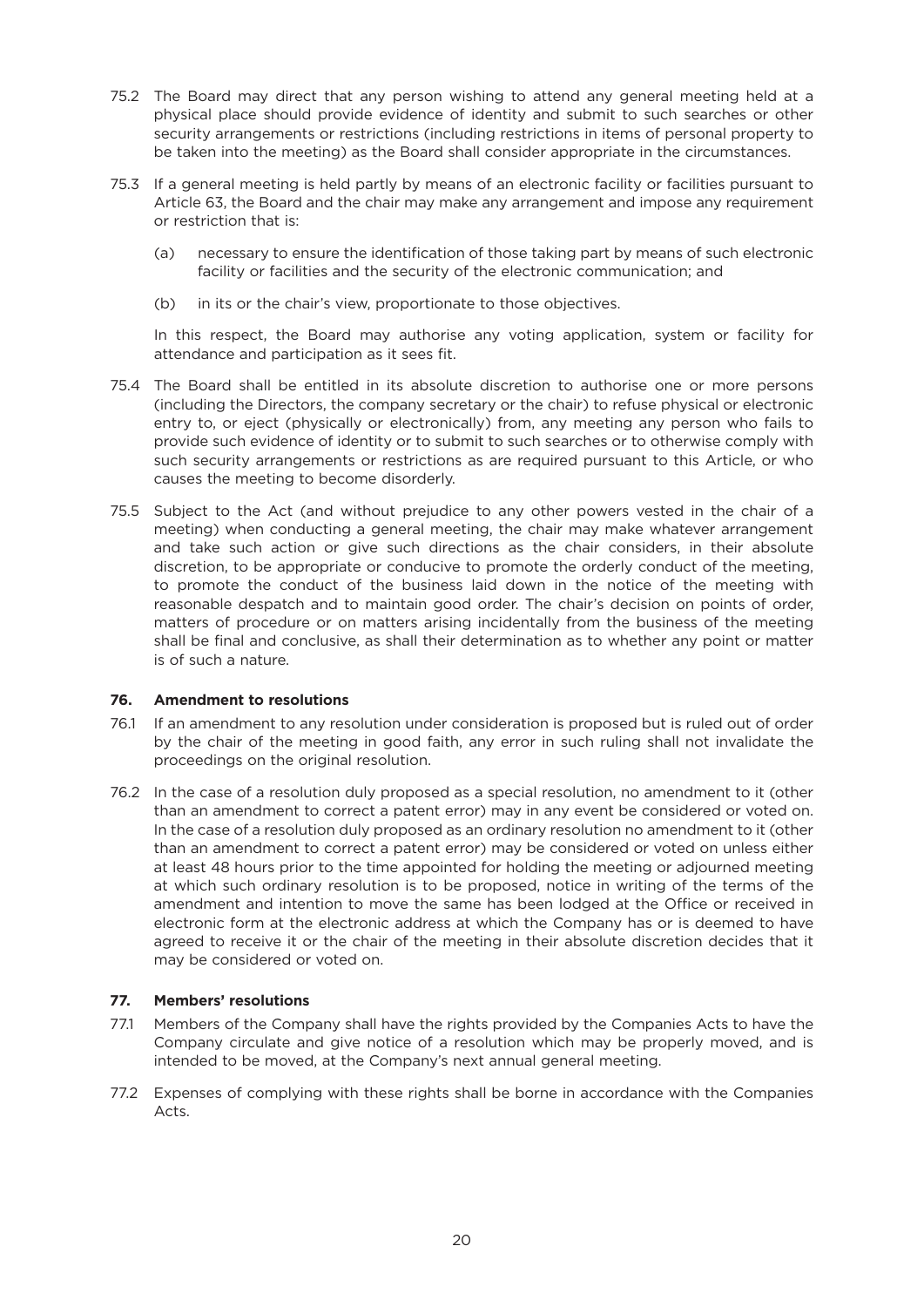# **78. Method of voting**

- 78.1 A resolution put to the vote at a general meeting held partly by means of electronic facility or facilities shall be decided on a poll, which poll votes may be cast by such electronic means as the Board, in its sole discretion, deems appropriate for the purposes of the meeting. Any such poll shall be deemed to have been validly demanded at the time fixed for the holding of the meeting to which it relates. Subject thereto, at any general meeting a resolution put to a vote of the meeting shall be decided on a show of hands, unless (before or on the declaration of the result of the show of hands) a poll is duly demanded. Subject to the Companies Acts, a poll may be demanded by:
	- (a) the chair of the meeting; or
	- (b) at least five Members present in person (or by proxy) and entitled to vote at the meeting; or
	- (c) a Member or Members present in person (or by proxy) representing at least one-tenth of the total voting rights of all the Members having the right to vote at the meeting; or
	- (d) a Member or Members present in person (or by proxy) holding shares conferring a right to vote at the meeting, being shares on which an aggregate sum has been paid up equal to at least one-tenth of the total sum paid up on all the shares conferring that right.
- 78.2 The chair of the meeting may also demand a poll before a resolution is put to the vote on a show of hands.
- 78.3 At general meetings, resolutions shall be put to the vote by the chair of the meeting and there shall be no requirement for the resolution to be proposed or seconded by any person.
- 78.4 Unless a poll is duly demanded and the demand is not withdrawn, a declaration by the chair of the meeting that a resolution has on a show of hands been carried, or carried unanimously or by a particular majority, or lost, or not carried by a particular majority, and an entry to that effect in the book containing the minutes of proceedings of the Company, shall be conclusive evidence of the fact, without proof of the number or proportion of the votes recorded in favour of or against such resolution.

#### **79. Objection to error in voting**

No objection shall be raised to the qualification of any voter or to the counting of, or failure to count, any vote, except at the meeting or adjourned meeting at which the vote objected to is given or tendered or at which the error occurs. Any objection or error shall be referred to the chair of the meeting and shall only vitiate the decision of the meeting on any resolution if the chair decides that the same is of sufficient magnitude to vitiate the resolution or may otherwise have affected the decision of the meeting. The decision of the chair of the meeting on such matters shall be final and conclusive.

#### **80. Procedure on a poll**

80.1 Any poll duly demanded on the election of a chair or on any question of adjournment shall be taken immediately. A poll duly demanded on any other matter shall be taken in such manner (including the use of ballot, voting papers, tickets or electronic means or any combination thereof) and at such time and place, not more than 30 days from the date of the meeting or adjourned meeting at which the poll was demanded, and by such means of attendance and participation (including at such place or places and/or by means of such electronic facility or facilities) as the chair shall direct. The chair may appoint scrutineers who need not be Members. It is not necessary to give notice of a poll not taken immediately if the time and place at which it is to be taken are announced at the meeting at which it is demanded. In any other case, at least seven clear days' notice shall be given specifying the time, date and place at the which the poll shall be taken. The result of the poll shall be deemed to be the resolution of the meeting at which the poll was demanded.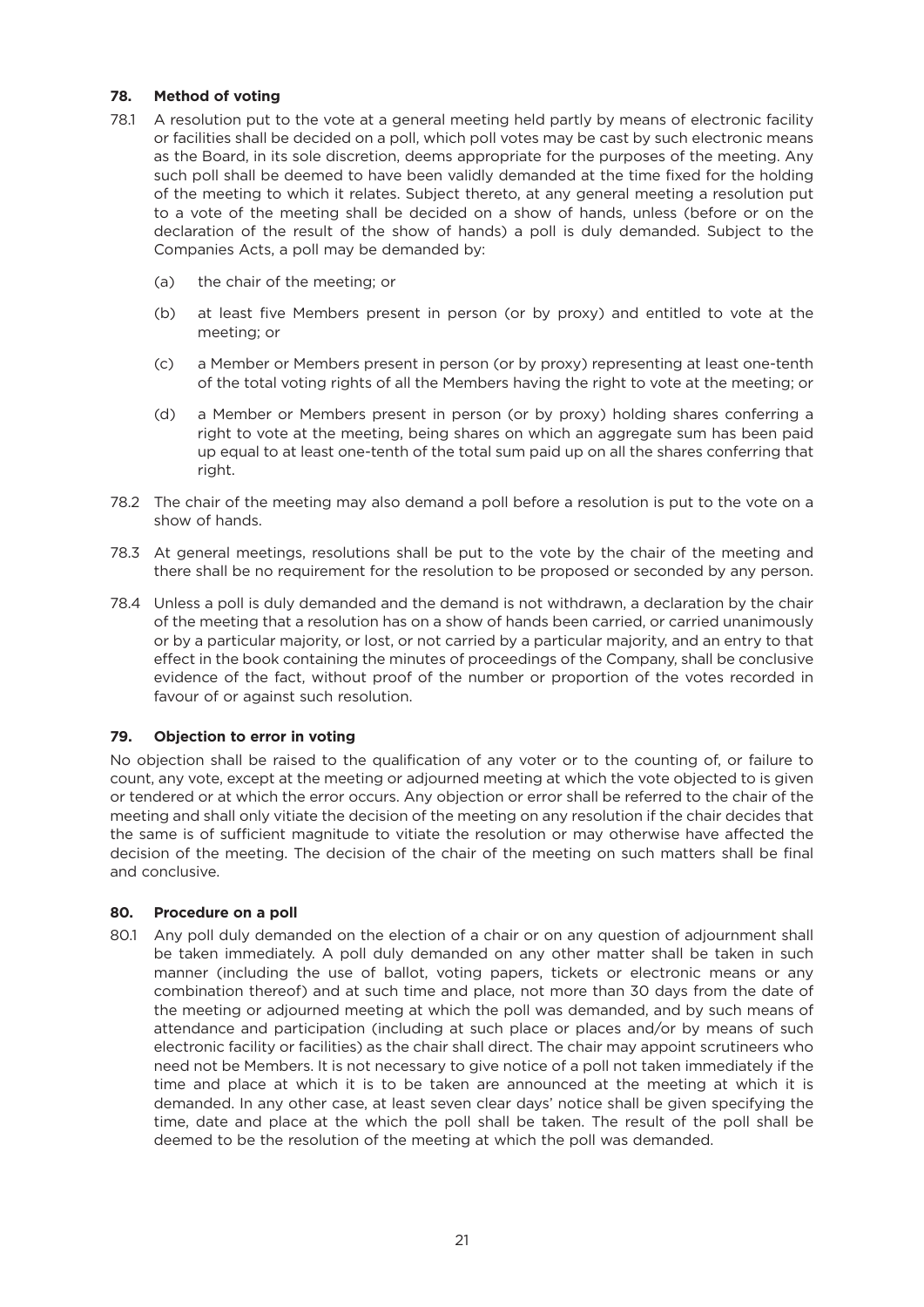- 80.2 The demand for a poll (other than on the election of a chair or any question of adjournment) shall not prevent the continuance of the meeting for the transaction of any business other than the question on which a poll has been demanded.
- 80.3 The demand for a poll may, before the poll is taken, be withdrawn, but only with the consent of the chair of the meeting. A demand so withdrawn validates the result of a show of hands declared before the demand was made. If a poll is demanded before the declaration of the result of a show of hands and the demand is duly withdrawn, the meeting shall continue as if the demand had not been made.
- 80.4 On a poll votes may be given in person or by proxy. Members entitled to more than one vote need not, if they vote, use all their votes or cast all the votes they use in the same way.

## **81. Votes of Members**

- 81.1 Subject to Article 81.2, the Companies Acts, to any special terms as to voting on which any shares may have been issued or may for the time being be held and to any suspension or abrogation of voting rights under these Articles, at any general meeting every Member who is present in person (or by proxy) shall on a show of hands have one vote and every Member present in person (or by proxy) shall on a poll have one vote for each share of which a Member is the holder.
- 81.2 On a show of hands, a duly appointed proxy has one vote for and one vote against a resolution if the proxy has been appointed by more than one Member entitled to vote on the resolution and the proxy has been instructed:
	- (a) by one or more of those Members to vote for the resolution and by one or more other of those Members to vote against it; or
	- (b) by one or more of those Members to vote either for or against the resolution and by one or more other of those Members to use their discretion as to how to vote.
- 81.3 If two or more persons are joint holders of a share, then in voting on any question the vote of the senior who tenders a vote, whether in person or by proxy, shall be accepted to the exclusion of the votes of the other joint holders. For this purpose, seniority shall be determined by the order in which the names of the holders stand in the Register.
- 81.4 Where in England or elsewhere a receiver or other person (by whatever name called) has been appointed by any court claiming jurisdiction in that behalf to exercise powers with respect to the property or affairs of any Member on the ground (however formulated) of mental disorder, the Board may in its absolute discretion, upon or subject to production of such evidence of the appointment as the Board may require, permit such receiver or other person on behalf of such Member to vote in person, on a show of hands or on a poll, by proxy on behalf of such Member at any general meeting or to exercise any other right conferred by membership in relation to meetings of the Company. Evidence to the satisfaction of the Board of the authority of the person claiming to exercise the right to vote shall be deposited at the Office, or at such other place as is specified in accordance with these Articles for the deposit of instruments of proxy, at least 48 hours before the time appointed for holding the meeting or adjourned meeting at which the right to vote is to be exercised and, in default, the right to vote shall not be exercisable.
- 81.5 In the case of equality of votes whether on a show of hands or on a poll, the chair of the meeting at which the show of hands takes place or at which the poll is demanded shall not be entitled to a casting vote.

#### **82. No right to vote where sums overdue on shares**

No Member may vote at a general meeting (or any separate meeting of the holders of any class of shares), either in person or by proxy, or to exercise any other right or privilege as a Member in respect of a share held by them unless: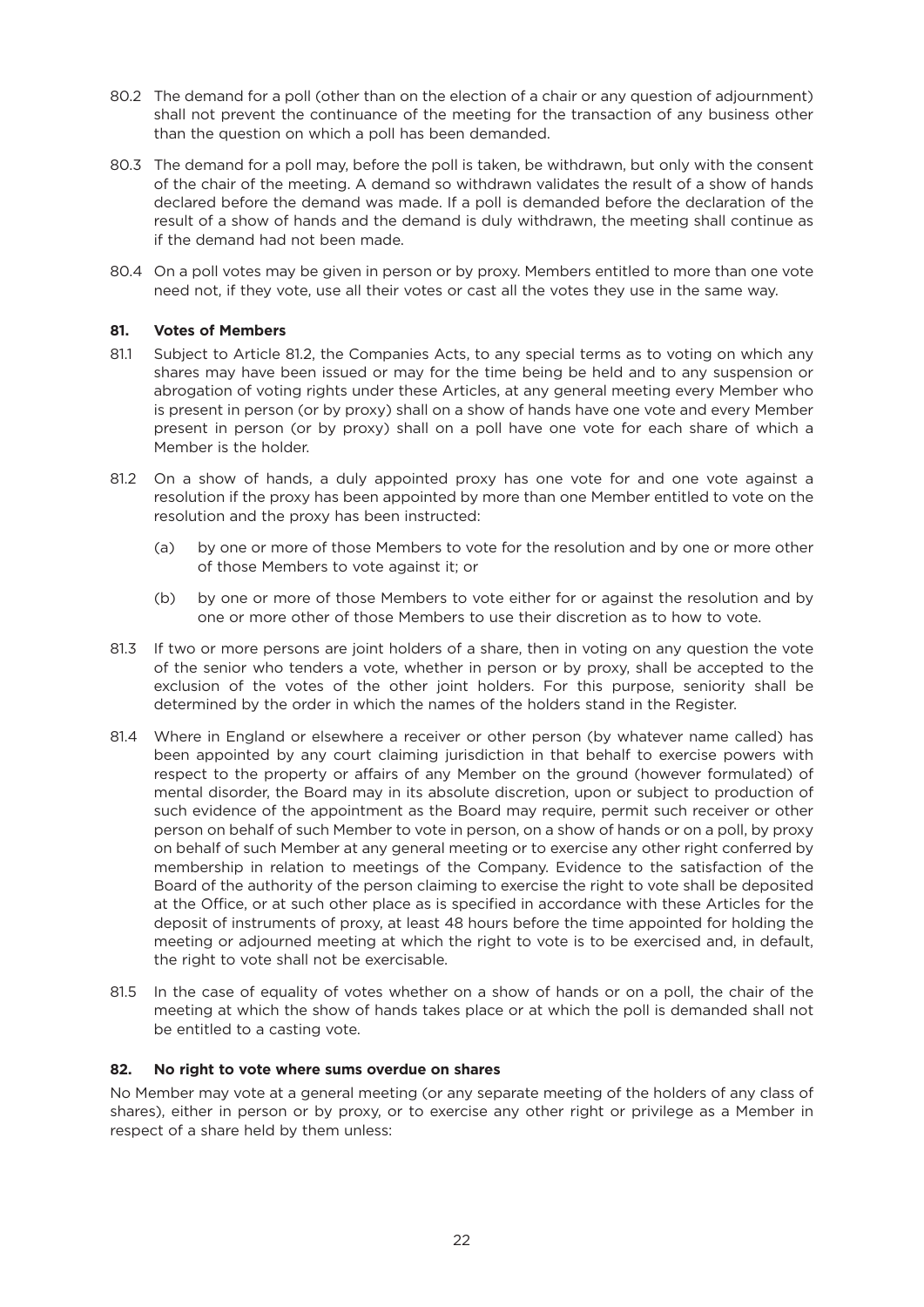- (a) all calls or other sums presently due and payable by the Member in respect of that share whether alone or jointly with any other person together with interest and expenses (if any) have been paid to the Company; or
- (b) the Board determines otherwise.

## **83. Voting by Proxy**

- 83.1 Subject to Article 83.2, an instrument appointing a proxy shall be in writing in any usual form (or in another form approved by the Board) executed under the hand of the appointor or their duly constituted attorney or, if the appointor is a corporation, under its seal or signed by a duly authorised officer or attorney or other person authorised to sign.
- 83.2 Subject to the Companies Acts, the Board may accept the appointment of a proxy received by electronic means on such terms and subject to such conditions as it considers fit. The appointment of a proxy received by electronic means shall not be subject to the requirements of Article 83.1.
- 83.3 For the purposes of Articles 83.1 and 83.2, the Board may require such reasonable evidence it considers necessary to determine:
	- (a) the identity of the Member and the proxy; and
	- (b) where the proxy is appointed by a person acting on behalf of the Member, the authority of that person to make the appointment.
- 83.4 A Member may appoint another person as proxy to exercise all or any of the Member's rights to attend and to speak and to vote (both on a show of hands and on a poll) on a resolution or amendment of a resolution, or on other business arising, at a meeting or meetings of the Company. Unless the contrary is stated in it, the appointment of a proxy shall be deemed to confer authority to exercise all such rights, as the proxy thinks fit.
- 83.5 A proxy need not be a Member.
- 83.6 A Member may appoint more than one proxy in relation to a meeting, provided that each proxy is appointed to exercise the rights attached to different shares held by the Member. When two or more valid but differing appointments of proxy are delivered or received for the same share for use at the same meeting, the one which is last validly delivered or received (regardless of its date or the date of its execution) shall be treated as replacing and revoking the other or others as regards that share. If the Company is unable to determine which appointment was last validly delivered or received, none of them shall be treated as valid in respect of that share.
- 83.7 Delivery or receipt of an appointment of proxy does not prevent a Member attending and voting in person at the meeting or an adjournment of the meeting or on a poll.
- 83.8 The appointment of a proxy shall (unless the contrary is stated in it) be valid for an adjournment of the meeting as well as for the meeting or meetings to which it relates. The appointment of a proxy shall be valid for 12 months from the date of execution or, in the case of an appointment of proxy delivered by electronic means, for 12 months from the date of delivery unless otherwise specified by the Board.
- 83.9 Subject to the Companies Acts, the Company may send a form of appointment of proxy to all or none of the persons entitled to receive notice of and to vote at a meeting. If sent, the form shall provide for three-way voting on all resolutions (other than procedural resolutions) set out in the notice of meeting.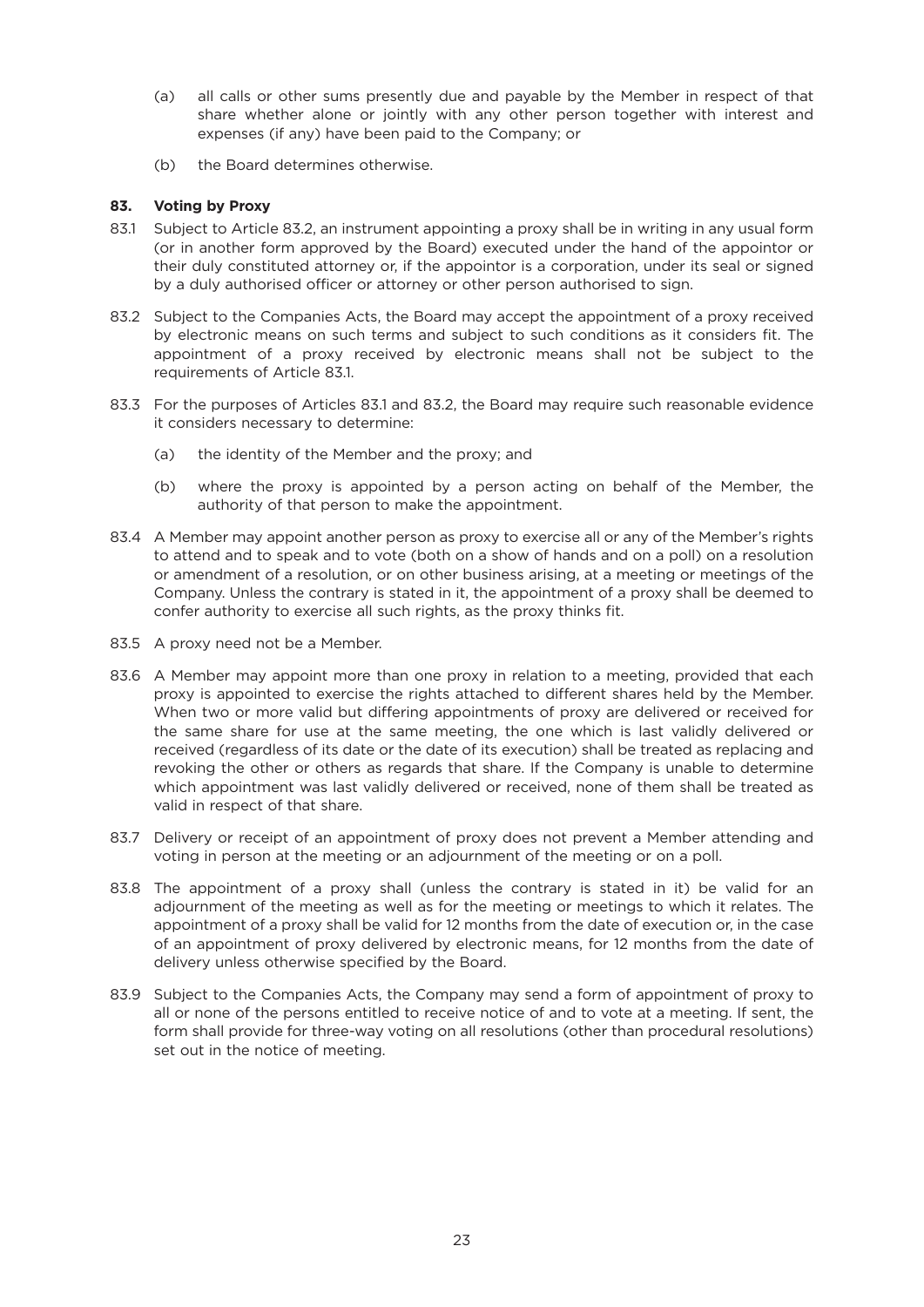#### **84. Receipt of proxy**

- 84.1 An instrument appointing a proxy and any reasonable evidence required by the Board in accordance with Article 83.3 shall:
	- (a) subject to Articles 84.1(c) and (d), in the case of an instrument of proxy in hard copy form, delivered to (i) the Office, or (ii) another place in the United Kingdom specified in the notice convening the meeting or in the form of appointment of proxy or other accompanying document sent by the Company in relation to the meeting, or (iii) (in the case of proxies from Members resident in the Republic of South Africa) the branch office of the Company in the Republic of South Africa (any such address identified in (i)-(iii) being a "**proxy notification address**") not less than 48 hours before the time for holding the meeting or adjourned meeting at which the person named in the form of appointment of proxy proposes to vote;
	- (b) subject to Articles 84(1)(c) and (d), in the case of an appointment of a proxy sent by electronic means, where the Company has given an electronic address (a "**proxy notification electronic address**"):
		- (i) in the notice calling the meeting;
		- (ii) in an instrument of proxy sent out by the Company in relation to the meeting;
		- (iii) in an invitation to appoint a proxy issued by the Company in relation to the meeting; or
		- (iv) on a website maintained by or on behalf of the Company on which any information relating to the meeting is required by the Act to be kept,

it shall be received at such proxy notification electronic address not less than 48 hours before the time for holding the meeting or adjourned meeting at which the person named in the form of appointment of proxy proposes to vote;

- (c) in the case of a poll taken more than 48 hours after it is demanded, delivered or received at a proxy notification address or a proxy notification electronic address and not less than 24 hours before the time appointed for the holding of the adjourned meeting or the taking of the poll; or
- (d) in the case of a poll which is not taken at the meeting at which it is demanded but is taken 48 hours or less after it is demanded, or in the case of an adjourned meeting to be held 48 hours or less after the time fixed for holding the original meeting, received:
	- (i) at a proxy notification address or a proxy notification electronic address in accordance with Articles 84.1 (a) or (b);
	- (ii) by the chair of the meeting or the secretary or any director at the meeting at which the poll is demanded or, as the case may be, at the original meeting; or
	- (iii) at a proxy notification address or a proxy notification electronic address by such time as the chair of the meeting may direct at the meeting at which the poll is demanded.

In calculating the periods in this Article, no account shall be taken of any part of a day that is not a working day.

- 84.2 The Board may decide, either generally or in any particular case, to treat a proxy appointment as valid notwithstanding that the appointment or any of the information required under Article 83.3 has not been received in accordance with the requirements of this Article.
- 84.3 Subject to Article 84.2, if the proxy appointment and any of the information required under Article 83.3 is not received in the manner set out in Article 84.1, the appointee shall not be entitled to vote in respect of the shares in question.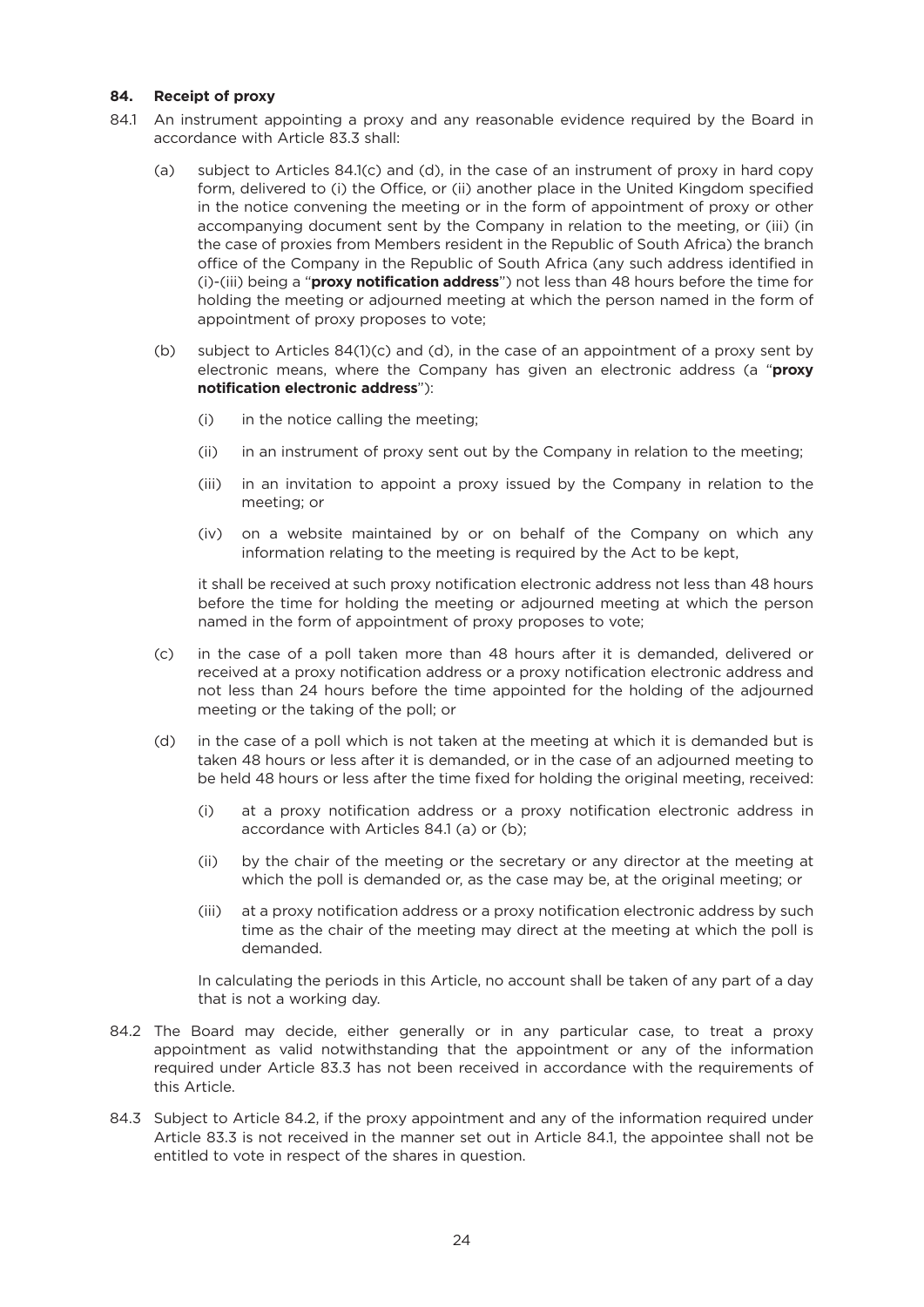- 84.4 Without limiting the foregoing, in relation to any uncertificated shares, the Board may from time to time:
	- (a) permit appointments of a proxy by means of a communication sent in electronic form in the form of an uncertificated proxy instruction; and
	- (b) permit supplements to, or amendments or revocations of, any such uncertificated proxy instruction by the same means.

The Board may in addition prescribe the method of determining the time at which any such uncertificated proxy instruction is to be treated as received by the Company or a participant acting on its behalf. The Board may treat any such uncertificated proxy instruction which purports to be or is expressed to be sent on behalf of a holder of a share as sufficient evidence of the authority of the person sending that instruction to send it on behalf of that holder.

### **85. Revocation of proxy**

A vote given or poll demanded by a proxy shall be valid in the event of the death or mental disorder of the principal or the revocation of the instrument of proxy, or of the authority under which the instrument of proxy was executed, or the transfer of the share for which the instrument of proxy is given, unless notice in writing of such death, mental disorder, revocation or transfer shall have been received by the Company at the Office, or at such other place as has been appointed for the deposit of instruments of proxy, no later than the last time at which an appointment of a proxy should have been received in order for it to be valid for use at the meeting or on the holding of the poll at which the vote was given or the poll taken.

#### **86. Corporate representatives**

- 86.1 A corporation (whether or not a company within the meaning of the Act) which is a Member may, by resolution of its directors or other governing body, authorise such person as it thinks fit to act as its representative (or, as the case may be, representatives) at any meeting of the Company or at any separate meeting of the holders of any class of shares.
- 86.2 Any person so authorised shall be entitled to exercise the same powers on behalf of the corporation (in respect of that part of the corporation's holdings to which the authority relates) as the corporation could exercise if it were an individual Member.
- 86.3 The corporation shall for the purposes of these Articles be deemed to be present in person and at any such meeting if a person so authorised is present at it, and all references to attendance and voting in person shall be construed accordingly.
- 86.4 A Director, the Secretary or some person authorised for the purpose by the Secretary may require the representative to produce a certified copy of the resolution so authorising the representative or such other evidence of their authority reasonably satisfactory to them before permitting the representative to exercise their powers.
- 86.5 A vote given or a poll demanded by a corporate representative shall be valid notwithstanding that the representative is no longer authorised to represent the Member unless notice of the revocation of appointment was delivered in writing to the Company at such place or address and by such time as is specified in Article 85 for the revocation of the appointment of a proxy.

#### **87. Failure to disclose interests in shares**

87.1 If a Member, or any other person appearing to be interested in shares held by that Member, has been issued with a notice under section 793 of the Act (**section 793 notice**) and has failed in relation to any shares (**default shares**, which expression includes any shares issued after the date of such notice in right of those shares) to give the Company the information required by the section 793 notice within the prescribed period from the service of the notice, the following sanctions shall apply unless the Board determines otherwise: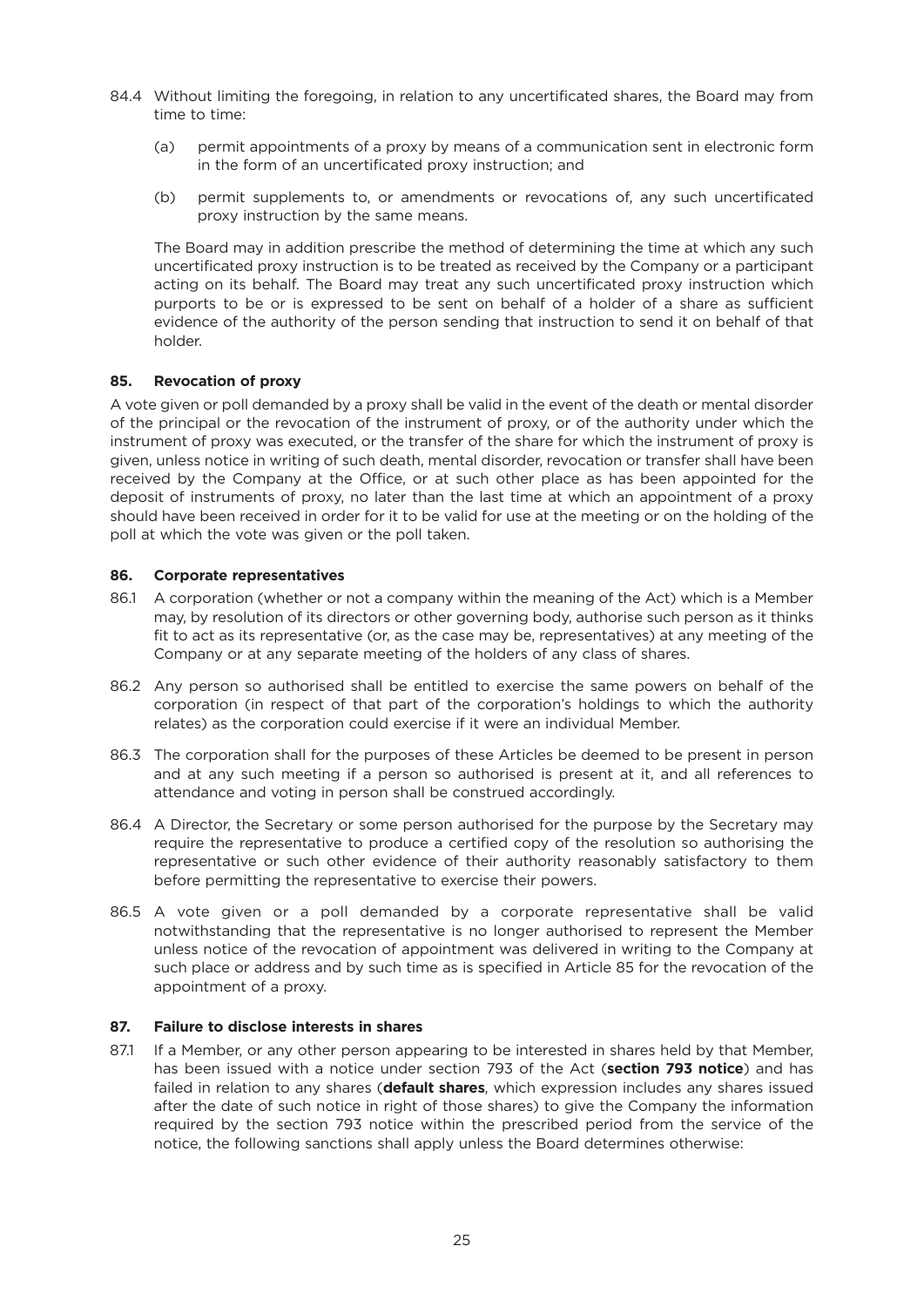- (a) the Member shall not be entitled in respect of the default shares to be present or to vote (either in person or by representative or proxy) at any general meeting or at any separate meeting of the holders of any class of shares or on any poll or to exercise any other right conferred by membership in relation to any such meeting or poll; and
- (b) where the default shares represent at least 0.25% in nominal value of the issued shares of their class (calculated exclusive of any shares held as treasury shares):
	- (i) any dividend or other money payable for such shares shall be withheld by the Company, which shall not have any obligation to pay interest on it; and
	- (ii) no transfer, other than an excepted transfer, of any shares held by the Member shall be registered unless the Member themselves are not in default of supplying the required information and the Member proves to the satisfaction of the Board that no person in default of supplying such information is interested in any of the shares that are the subject of the transfer.
- (c) For the purposes of ensuring Article 87.1(b)(ii) can apply to all shares held by the Member, the Company may in accordance with the uncertificated securities rules, issue a written notification to the Operator requiring conversion into certificated form of any share held by the Member in uncertificated form.
- 87.2 Where the sanctions under Article 87.1 apply in relation to any shares, they shall cease to have effect (and any dividends withheld under Article 87.1 (b) shall become payable):
	- (a) if the shares are transferred by means of an excepted transfer but only in respect of the shares transferred; or
	- (b) at the end of the period of seven days (or such shorter period as the Board may determine) following receipt by the Company of the information required by the section 793 notice and the Board being fully satisfied that such information is full and complete.
- 87.3 Where, on the basis of information obtained from a Member in respect of any share held by them, the Company issues a section 793 notice to any other person, it shall at the same time send a copy of the notice to the Member, but the accidental omission to do so, or the non-receipt by the Member of the copy, shall not invalidate or otherwise affect the application of Article 87.1.
- 87.4 For the purposes of this Article:
	- (a) a person, other than the Member holding a share, shall be treated as appearing to be interested in that share if the Member has informed the Company that the person is, or may be, so interested, or if the Company (after taking account of any information obtained from the Member or, pursuant to a section 793 notice, from anyone else) knows or has reasonable cause to believe that the person is, or may be, so interested;
	- (b) **interested** shall be construed as it is for the purpose of section 793 of the Act;
	- (c) reference to a person having failed to give the Company the information required by a notice, or being in default as regards supplying such information, includes reference:
		- (i) to the person's having failed or refused to give all of any part of it; and
		- (ii) to the person's having given information which they know to be false in a material particular or having recklessly given information which is false in a material particular;
	- (d) **prescribed period** means 14 days;
	- (e) **excepted transfer** means, in relation to any shares held by a Member:
		- (i) a transfer by way of or pursuant to acceptance of a takeover offer for the Company (within the meaning of section 974 of the Act); or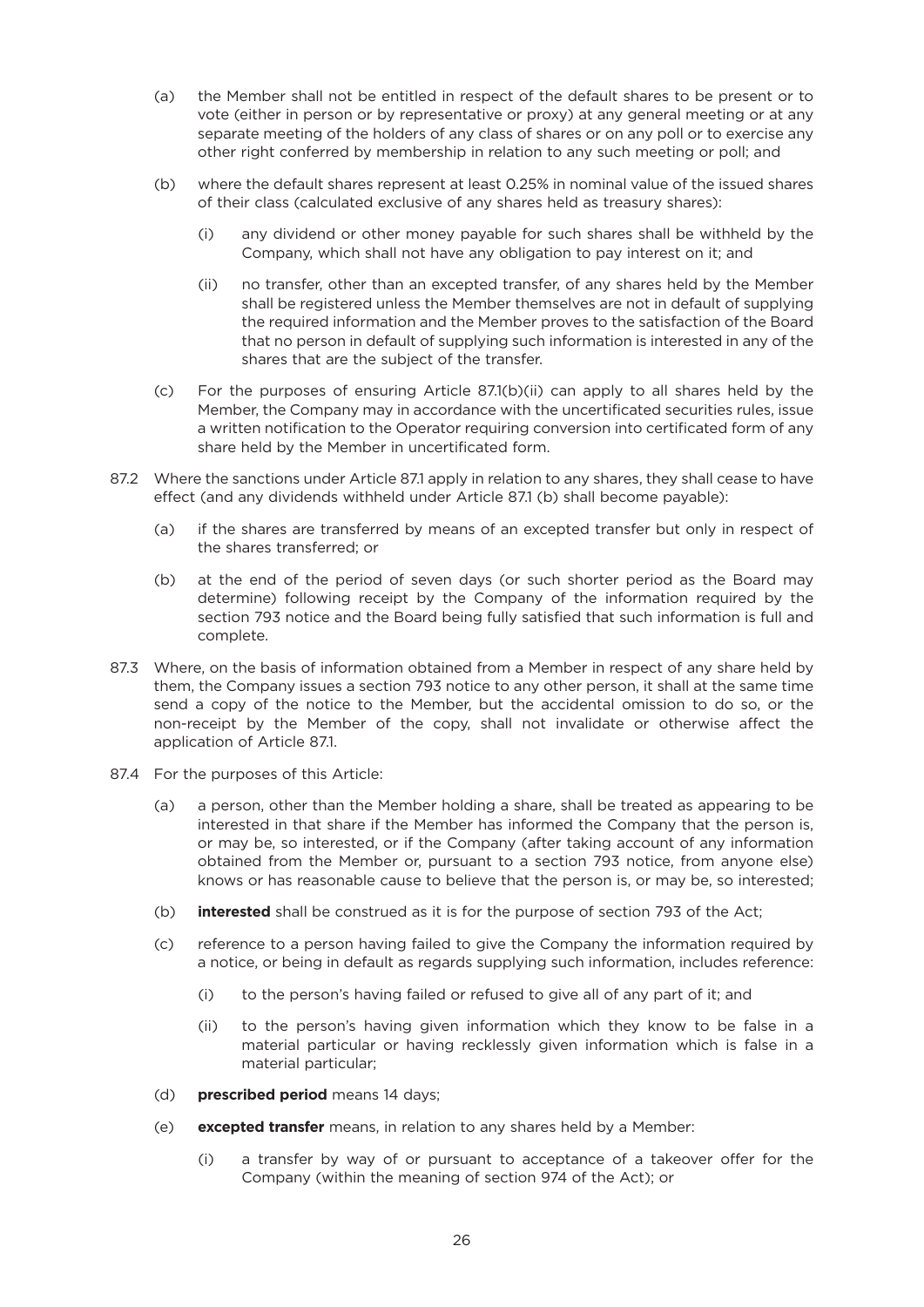- (ii) a transfer in consequence of a sale made through a recognised investment exchange (as defined in section 285 of the FSMA) or any other stock exchange outside the United Kingdom on which the Company's shares are normally traded; or
- (iii) a transfer which is shown to the satisfaction of the Board to be made in consequence of a sale of the whole of the beneficial interest in the shares to a person who is unconnected with the Member and with any other person appearing to be interested in the shares.
- 87.5 Nothing contained in this Article shall be taken to limit the powers of the Company under section 794 of the Act.

# **88. Power of sale of shares of untraced Members**

- 88.1 The Company shall be entitled to sell at the best price reasonably obtainable any share of a Member, or any share to which a person is entitled by transmission, if and provided that:
	- (a) during the period of 12 years before the date of sending of the notice referred to in Article 88.1(b) no cheque, order or warrant in respect of such share sent by the Company through the post in a pre-paid envelope addressed to the Member or to the person entitled by transmission to the share, at their address on the Register or other last known address given by the Member or person to which cheques, orders or warrants in respect of such share are to be sent has been cashed and the Company has received no communications in respect of such share from such Member or person entitled, provided that during such period of 12 years the Company has paid at least three cash dividends (whether interim or final) and no such dividend has been claimed by the person entitled to it;
	- (b) on or after expiry of the said period of 12 years, the Company has given notice of its intention to sell such share by sending a notice to the Member or person entitled by transmission to the share at their address on the Register or other last known address given by the Member or person entitled by transmission to the share and before sending such a notice to the Member or other person entitled by transmission, the Company must have used reasonable efforts to trace the Member or other person entitled, engaging, if considered appropriate, a professional asset reunification company or other tracing agent and/or giving notice of its intention to sell the share by advertisement in a national newspaper and in a newspaper circulating in the area of the address of the Member or person entitled by transmission to the share shown in the Register;
	- (c) during the further period of three months following the date of such notice and prior to the exercise of the power of sale the Company has not received any communication in respect of such share from the Member or person entitled by transmission; and
	- (d) the Company has given notice to the UKLA of its intention to make such sale, if shares of the class concerned are listed on the Official List or dealt in on the London Stock Exchange.
- 88.2 To give effect to any sale of shares under this Article, the Board may authorise any person to transfer the shares in question and may enter the name of the transferee in respect of the transferred shares in the Register even if no share certificate has been lodged for such shares and may issue a new certificate to the transferee. An instrument of transfer executed by that person shall be as effective as if it had been executed by the holder of, or the person entitled by transmission to, the shares. The buyer shall not be bound to see to the application of the purchase monies, nor shall the buyer's title to the shares be affected by any irregularity or invalidity in the proceedings in reference to the sale. If the shares are in uncertificated form, in accordance with the uncertificated securities rules, the Board may issue a written notification to the Operator requiring the conversion of the share to certificated form.